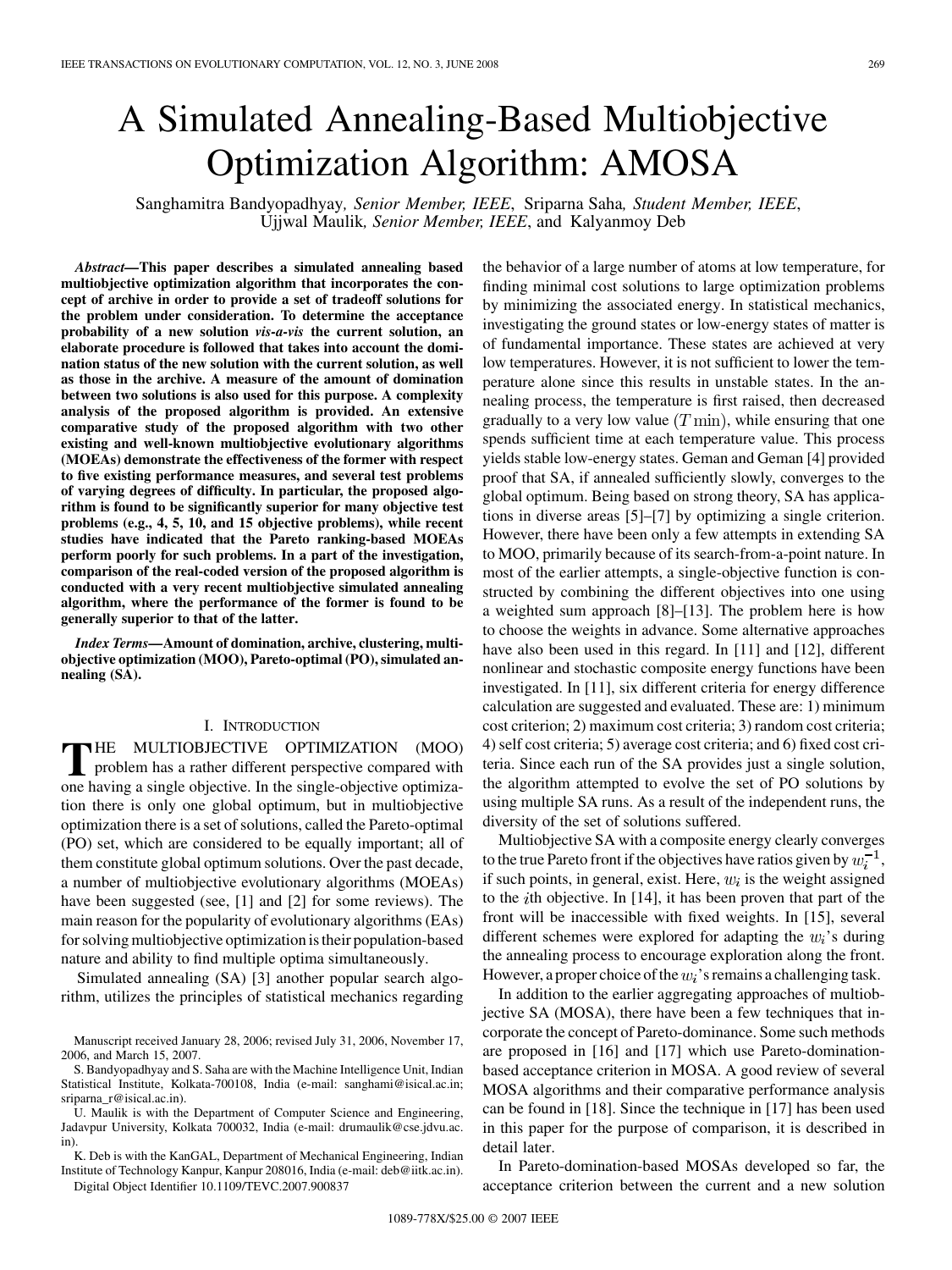has been formulated in terms of the difference in the number of solutions that they dominate [16], [17]. The amount by which this domination takes place is not taken into consideration. In this paper, a new MOSA is proposed, hereafter referred to as archived multiobjective simulated annealing (AMOSA), which incorporates a novel concept of amount of dominance in order to determine the acceptance of a new solution. The PO solutions are stored in an archive. A complexity analysis of the proposed AMOSA is provided. The performance of the newly proposed AMOSA is compared with two other well-known MOEAs, namely, NSGA-II [19] and PAES [20] for several function optimization problems when binary encoding is used. The comparison is made in terms of several performance measures, namely, *Convergence* [19], *Purity* [21], [22], *Spacing* [23], and *MinimalSpacing* [21]. Another measure called *displacement*[8], [24], that reflects both the proximity to and the coverage of the true PO front is also used here for the purpose of comparison. This measure is especially useful for discontinuous fronts where we can estimate if the solution set is able to approximate all the subfronts. Many existing measures are unable to achieve this.

It may be noted that the MOSA methods developed in [16] and [17] are on lines similar to ours. The concept of archive or a set of potentially PO solutions is also utilized in [16] and [17] for storing the nondominated solutions. Instead of scalarizing the multiple objectives, a domination-based energy function is defined. However, there are notable differences. First, while the number of solutions that dominate the new solution  $x$  determines the acceptance probability of  $x$  in the earlier attempts, in the present paper this is based on the amount of domination of  $x$  with respect to the solutions in the archive and the current solution. In contrast to the works in [16] and [17] where a single form of acceptance probability is considered, the present paper deals with different forms of acceptance probabilities depending on the domination status, the choice of which are explained intuitively later on.

In [17], an unconstrained archive is maintained. Note that theoretically, the number of PO solutions can be infinite. Since the ultimate purpose of an MOO algorithm is to provide the user with a set of solutions to choose from, it is necessary to limit the size of this set for it to be usable by the user. Though maintaining unconstrained archives as in [17] is novel and interesting, it is still necessary to finally reduce it to a manageable set. Limiting the size of the population (as in NSGA-II) or the archive (as in AMOSA) is an approach in this direction. Clustering appears to be a natural choice for reducing the loss of diversity, and this is incorporated in the proposed AMOSA. Clustering has also been used earlier in [25].

For comparing the performance of real-coded AMOSA with that of the MOSA [17], six three objective test problems, namely, DTLZ1–DTLZ6 are used. Results demonstrate that the performance of AMOSA is comparable to, often better than that of MOSA in terms of *Purity*, *Convergence*, and *MinimalSpacing*. Comparison is also made with real-coded NSGA-II for the above mentioned six problems, as well as for some 4, 5, 10, and 15 objective test problems. Results show that the performance of AMOSA is superior to that of NSGA-II specially for the test problems with many objective functions. This is interesting and the most desirable feature of AMOSA since Pareto ranking-based MOEAs, such as NSGA-II [19] do not work well on many-objective optimization problems as pointed out in some recent studies [26], [27].

## II. MULTIOBJECTIVE ALGORITHMS

The MOO can be formally stated as follows [1]. Find the vectors  $\overline{x}^* = [x_1^*, x_2^*, \dots, x_n^*]^T$  of decision variables that simultaneously optimize the  $M$  objective values  $f_2(\overline{x}), \ldots, f_M(\overline{x})\},$  while satisfying the constraints, if any.

An important concept of MOO is that of domination. In the context of a maximization problem, a solution  $\overline{x_i}$  is said to dominate  $\overline{x_j}$  if  $\forall k \in 1, 2, ..., M$ ,  $f_k(\overline{x_i}) \geq f_k(\overline{x_j})$  and  $\exists k \in$  $1, 2, \ldots, M$ , such that  $f_k(\overline{x_i}) > f_k(\overline{x_i})$ .

Among a set of solutions  $P$ , the nondominated set of solutions  $P'$  are those that are not dominated by any member of the set  $P$ . The nondominated set of the entire search space  $S$  is the globally PO set. In general, a MOO algorithm usually admits a set of solutions that are not dominated by any solution encountered by it.

## *A. Recent MOEAs*

During 1993–2003, a number of different EAs were suggested to solve MOO problems. Among these, two well-known ones, namely, PAES [20] and NSGA-II [19], are used in this paper for the purpose of comparison. These are described in brief.

Knowles and Corne [20] suggested a simple MOEA using a single parent, single child EA, similar to  $(1 + 1)$  evolutionary strategy. Instead of using real parameters, binary strings, and bitwise mutation are used in this algorithm to create the offspring. After creating the child and evaluating its objectives, it is compared with respect to the parent. If the child dominates the parent, then the child is accepted as the next parent and the iteration continues. On the other hand, if parent dominates the child, the child is discarded and a new mutated solution (a new solution) is generated from the parent. However, if the parent and the child are nondominating to each other, then the choice between the child and the parent is resolved by comparing them with an archive of best solutions found so far. The child is compared with all members of the archive to check if it dominates any member of the archive. If yes, the child is accepted as the new parent and all the dominated solutions are eliminated from the archive. If the child does not dominate any member of the archive, both the parent and the child are checked for their *nearness* with the solutions of the archive. If the child resides in a less crowded region in the parameter space, it is accepted as a parent and a copy is added to the archive. Generally, this crowding concept is implemented by dividing the whole solution space into  $d^M$  subspaces, where d is the depth parameter and M is the number of objective functions. The subspaces are updated dynamically.

The other popular algorithm for MOO is NSGA-II proposed by Deb *et al.* [19]. Here, initially a random parent population  $P_0$  of size N is created. Then, the population is sorted based on the nondomination relation. Each solution of the population is assigned a fitness which is equal to its nondomination level. A child population  $Q_0$  is created from the parent population  $P_0$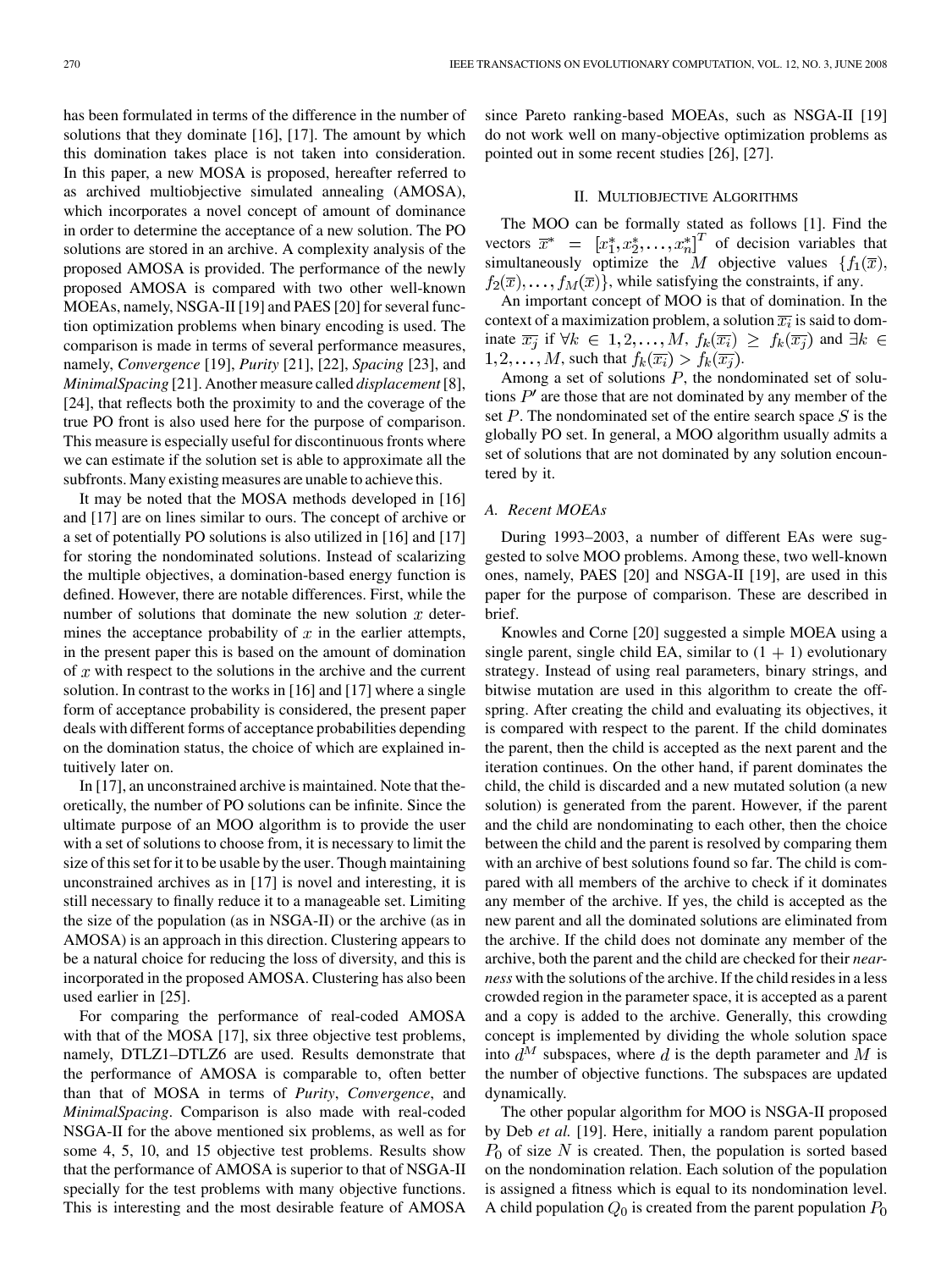by using binary tournament selection, recombination, and mutation operators. Generally, according to this algorithm, initially a combined population  $R_t = P_t + Q_t$  is formed of size  $R_t$ , which is 2N. Now, all the solutions of  $R_t$  are sorted based on their nondomination status. If the total number of solutions belonging to the best nondominated set  $F_1$  is smaller than N,  $F_1$  is completely included into  $P_{(t+1)}$ . The remaining members of the population  $P_{(t+1)}$  are chosen from subsequent nondominated fronts in the order of their ranking. To choose exactly  $N$  solutions, the solutions of the last included front are sorted using the crowded comparison operator and the best among them (i.e., those with larger values of the crowding distance) are selected to fill in the available slots in  $P_{(t+1)}$ . The new population  $P_{(t+1)}$  is now used for selection, crossover and mutation to create a new population  $Q_{(t+1)}$  of size N, and the process continues. The crowding distance operator is also used in the parent selection phase in order to break a tie in the binary tournament selection. This operator is basically responsible for maintaining diversity in the Pareto front.

## *B. Recent MOSA[17]*

One of the recently developed MOSA algorithms is by Smith *et al.* [17]. Here, a dominance-based energy function is used. If the true Pareto front is available, then the energy of a particular solution  $x$  is calculated as the total number of solutions that dominates  $x$ . However, as the true Pareto front is not available all the time, a proposal has been made to estimate the energy-based on the current estimate of the Pareto front  $F'$ , which is the set of mutually nondominating solutions found thus far in the process. Then, the energy of the current solution  $x$  is the total number of solutions in the estimated front which dominates x. If  $||F'_{x'}||$  is the energy of the new solution x' and  $||F'_x||$  is the energy of the current solution x, then energy difference between the current and the proposed solution is calculated as  $\delta E(x', x) = (||F'_{x'}|| - ||F'_{x}||)/||F'||.$ Division by  $||F'||$  ensures that  $\delta E$  is always less than unity and provides some robustness against fluctuations in the number of solutions in  $F'$ . If the size of  $F'$  is less than some threshold, then attainment surface sampling method is adopted to increase the number of solutions in the final Pareto front. Authors have perturbed a decision variable with a random number generated from the laplacian distribution. Two different sets of scaling factors, traversal scaling which generates moves to a nondominated proposal within a front, and location scaling which locates a front closer to the original front, are kept. These scaling factors are updated with the iterations.

# III. ARCHIVED MULTIOBJECTIVE SIMULATED ANNEALING (AMOSA)

As mentioned earlier, the AMOSA algorithm is based on the principle of SA  $[3]$ . In this paper, at a given temperature  $T$ , a new state  $s$  is selected with a probability

$$
p_{qs} = \frac{1}{1 + e^{\frac{-(E(q, T) - E(s, T))}{T}}}
$$
(1)

where q is the current state and  $E(s, T)$  and  $E(q, T)$  are the corresponding energy values of  $s$  and  $q$ , respectively. Note that the above equation automatically ensures that the probability value lies in between 0 and 1. AMOSA incorporates the concept of an *Archive* where the nondominated solutions seen so far are stored. In [28], the use of unconstrained *Archive* size to reduce the loss of diversity is discussed in detail. In our approach, we have kept the archive size limited since finally only a limited number of well distributed PO solutions are needed. Two limits are kept on the size of the *Archive*: a hard or strict limit denoted by HL, and a soft limit denoted by SL. During the process, the nondominated solutions are stored in the *Archive* as and when they are generated until the size of the *Archive* increases to SL. Thereafter, if more nondominated solutions are generated, these are added to the *Archive*, the size of which is thereafter reduced to HL by applying clustering. The structure of the proposed SA-based AMOSA is shown in Fig. 1. The parameters that need to be set *a priori* are mentioned below.

- HL: The maximum size of the *Archive* on termination. This set is equal to the maximum number of nondominated solutions required by the user.
- SL: The maximum size to which the *Archive* may be filled before clustering is used to reduce its size to  $HL$ .
- $T$ max: Maximum (initial) temperature.
- $T$ min: Minimal (final) temperature.
- iter: Number of iterations at each temperature.
- $\alpha$ : The cooling rate in SA.

The different steps of the algorithm are now explained in detail.

## *A. Archive Initialization*

The algorithm begins with the initialization of a number  $\gamma \times$  $SL(\gamma > 1)$  of solutions. Each of these solutions is refined by using a simple hill-climbing technique, accepting a new solution only if it dominates the previous one. This is continued for a number of iterations. Thereafter, the nondominated solutions  $(ND)$  that are obtained are stored in the *Archive*, up to a maximum of HL. In case the number of nondominated solutions exceeds HL, clustering is applied to reduce the size to HL (the clustering procedure is explained below). That means, initially, *Archive* contains a maximum of HL number of solutions.

In the initialization phase, it is possible to get an *Archive* of size one. In MOSA [17], in such cases, other newly generated solutions which are dominated by the archival solution will be indistinguishable. In contrast, the amount of domination as incorporated in AMOSA will distinguish between "more dominated" and "less dominated" solutions. However, in the future, we intend to use a more sophisticated scheme, in line with that adopted in MOSA.

## *B. Clustering the Archive Solutions*

Clustering of the solutions in the *Archive* has been incorporated in AMOSA in order to explicitly enforce the diversity of the nondominated solutions. In general, the size of the *Archive* is allowed to increase up to  $SL$  ( $> HL$ ), after which the solutions are clustered for grouping the solutions into HL clusters. Allowing the *Archive* size to increase up to SL not only reduces excessive calls to clustering, but also enables the formation of more spread out clusters and hence better diversity. Note that in the initialization phase, clustering is executed once even if the number of solutions in the *Archive* is less than SL, as long as it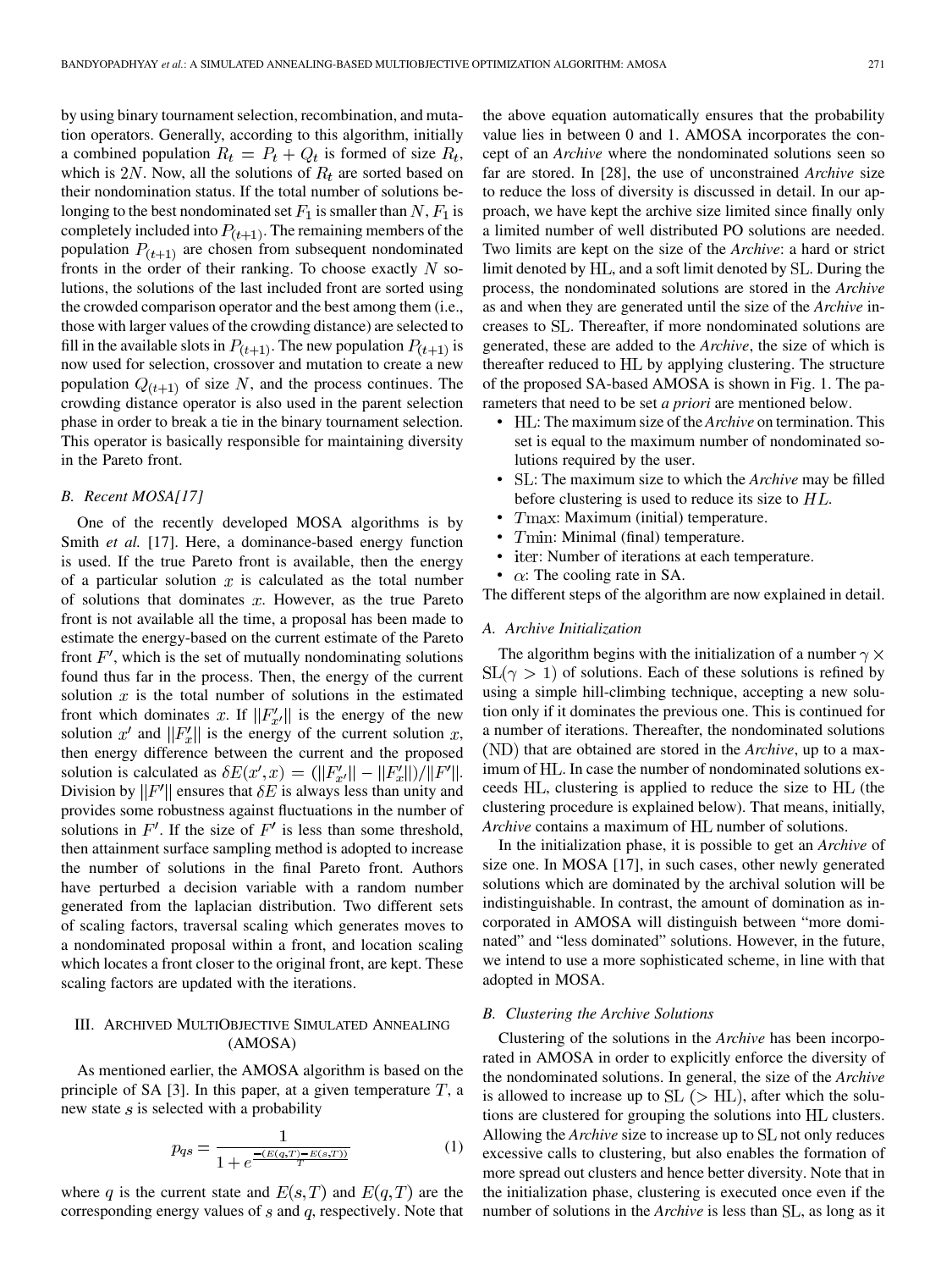





is greater than HL. This enables it to start with at most HL nondominated solutions and reduces excessive calls to clustering in the initial stages of the AMOSA process.

For clustering, the well-known single linkage algorithm [29] is used. Here, the distance between any two clusters corresponds to the length of the shortest link between them. This is similar to the clustering algorithm used in SPEA [25], except that they have used average linkage method [29]. After HL clusters are obtained, the member within each cluster whose average distance to the other members is the minimum, is considered as

the representative member of the cluster. A tie is resolved arbitrarily. The representative points of all the HL clusters are thereafter stored in the *Archive*.

## *C. Amount of Domination*

As already mentioned, AMOSA uses the concept of amount of domination in computing the acceptance probability of a new solution. Given two solutions  $a$  and b, the amount of domination is defined as  $\Delta \text{dom}_{a,b}$  =  $\prod_{i=1, f_i(a)\neq f_i(b)}^{M}(|f_i(a)-f_i(b)|/R_i)$ , where  $M =$  number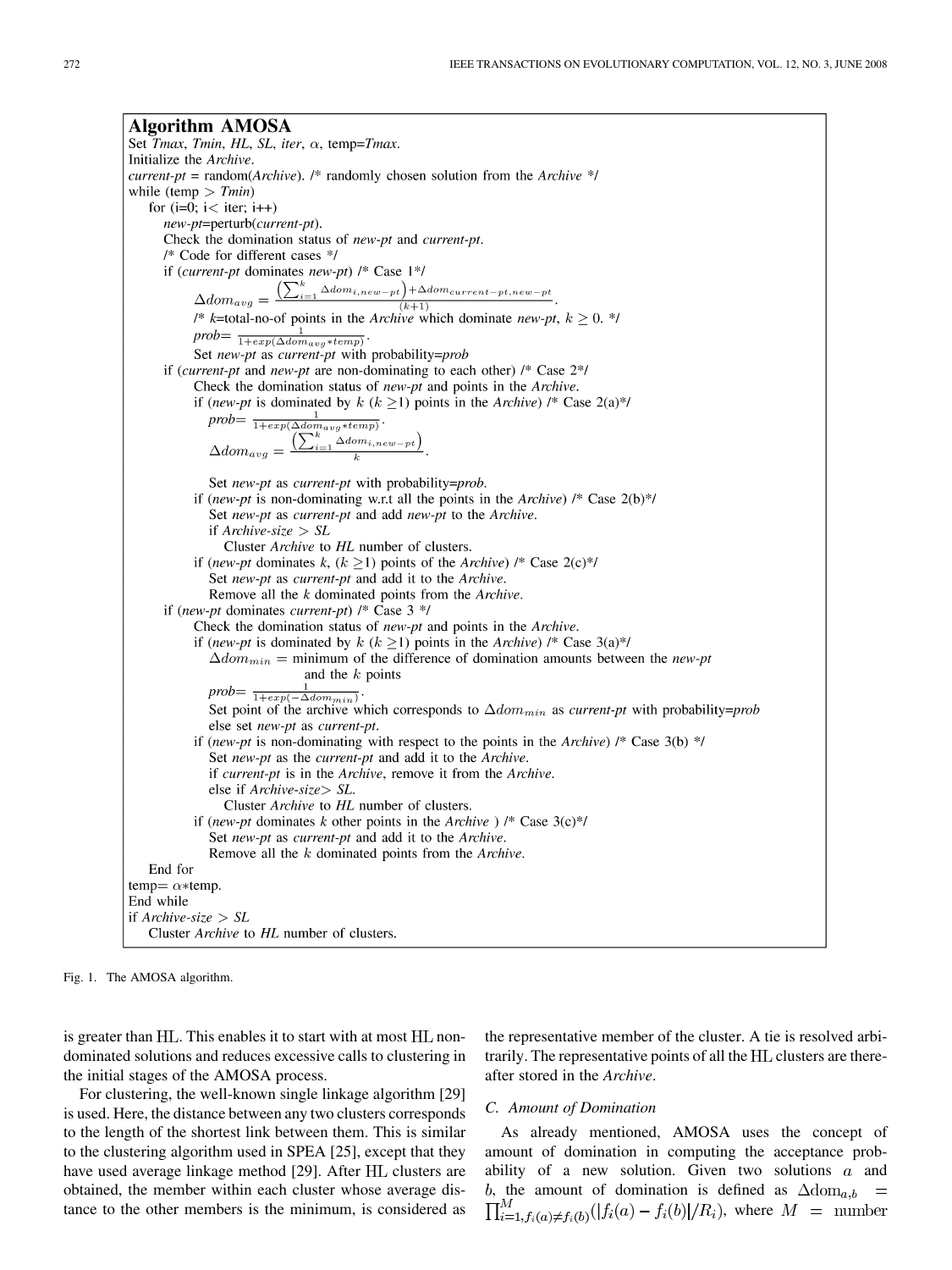

Fig. 2. Total amount of domination between the two solutions A and  $B =$  the area of the shaded rectangle.

of objectives and  $R_i$  is the range of the *i*th objective. Note that in several cases,  $R_i$  may not be known *a priori*. In these situations, the solutions present in the *Archive* along with the new and the current solutions are used for computing it. The concept of  $\Delta \text{dom}_{a,b}$  is illustrated pictorially in Fig. 2 for a two objective case.  $\Delta \text{dom}_{a,b}$  is used in AMOSA while computing the probability of acceptance of a newly generated solution.

## *D. The Main AMOSA Process*

One of the points, called *current-pt*, is randomly selected from *Archive* as the initial solution at temperature . The *current-pt* is perturbed to generate a new solution called *new-pt*. The domination status of *new-pt* is checked with respect to the *current-pt* and solutions in *Archive*.

Based on the domination status between *current-pt* and *new-pt*, three different cases may arise. These are enumerated below.

• Case 1: *current-pt* dominates the *new-pt* and  $k (k \geq 0)$ points from the *Archive* dominate the *new-pt*.

This situation is shown in Fig. 3. Here, Fig. 3(a) and (b) denote the situations where  $k = 0$  and  $k \ge 1$ , respectively. (Note that all the figures correspond to a two objective maximization problem.) In this case, the *new-pt* is selected as the *current-pt* with

$$
probability = \frac{1}{1 + \exp(\Delta \text{dom}_{\text{avg}} * \text{temp})}
$$
 (2)

where  $\Delta$ dom<sub>avg</sub> =  $((\sum_{i=1}^{k} \Delta$ dom<sub>i,new</sub>  $(-pt, new\text{-}pt)/(k+1)$ . Note that denotes the average amount of domination of the *new-pt* by  $(k + 1)$  points, namely, the *current-pt* and k points of the *Archive*. Also, as k increases,  $\Delta$ dom<sub>avg</sub> will increase since here the dominating points that are farther away from the *new-pt* are contributing to its value.

*Lemma:* When  $k = 0$ , the *current-pt* is on the archival front.

*Proof:* If this is not the case, then some point, say  $A$ , in the *Archive* dominates it. Since *current-pt* dominates the *new-pt*, by transitivity, A will also dominate the *new-pt*. However, we have considered that no other point in the *Archive* dominates the *new-pt* as  $k = 0$ . Hence proved.

However, if  $k \geq 1$ , this may or may not be true.

• Case 2: *current-pt* and *new-pt* are nondominating with respect to each other.

Now, based on the domination status of *new-pt* and members of *Archive*, the following three situations may arise.

1) *new-pt* is dominated by k points in the *Archive* where  $k \geq 1$ . This situation is shown in Fig. 4(a). The *new-pt* is selected as the *current-pt* with

$$
probability = \frac{1}{(1 + \exp(\Delta \text{dom}_{\text{avg}} * \text{temp}))}
$$
 (3)

where  $\Delta \text{dom}_{\text{avg}} = \sum_{i=1}^{k} (\Delta \text{dom}_{i, new-pt})/k$ . Note that here the *current-pt* may or may not be on the archival front.

- 2) *new-pt* is nondominating with respect to the other points in the *Archive* as well. In this case, the *new-pt* is on the same front as the *Archive*, as shown in Fig. 4(b). Therefore, the *new-pt* is selected as the *current-pt* and added to the *Archive*. In case the *Archive* becomes overfull (i.e., the SL is exceeded), clustering is performed to reduce the number of points to  $HL$ .
- 3) *new-pt* dominates  $k(k \ge 1)$  points of the *Archive*. This situation is shown in Fig. 4(c). Again, the *new-pt* is selected as the *current-pt*, and added to the *Archive*. All the k dominated points are removed from the *Archive*. Note that here too the *current-pt* may or may not be on the archival front.
- Case 3: *new-pt* dominates *current-pt*.

Now, based on the domination status of *new-pt* and members of *Archive*, the following three situations may arise.

- 1) *new-pt* dominates the *current-pt* but  $k(k \ge 1)$  points in the *Archive* dominate this *new-pt*. Note that this situation [shown in Fig. 5(a)] may arise only if the *current-pt* is not a member of the *Archive*. Here, the minimum of the difference of domination amounts between the *new-pt* and the  $k$  points, denoted by  $\Delta$ dom<sub>min</sub>, of the *Archive* is computed. The point from the *Archive* which corresponds to the minimum difference is selected as the *current-pt* with probability =  $1/(1 + \exp(-\Delta \text{dom}_{\text{min}}))$ . Otherwise, the *new-pt* is selected as the *current-pt*. Note that according to the SA paradigm, the *new-pt* should have been selected with probability 1. However, due to the presence of *Archive*, it is evident that solutions still better than *new-pt* exist. Therefore, the *new-pt* and the dominating points in the *Archive* that are closest to the *new-pt* (corresponding to  $\Delta \text{dom}_{\text{min}}$ ) compete for acceptance. This may be considered a form of informed reseeding of the annealer only if the *Archive* point is accepted, but with a solution closest to the one which would otherwise have survived in the normal SA paradigm.
- 2) *new-pt* is nondominating with respect to the points in the *Archive* except the *current-pt* if it belongs to the *Archive*. This situation is shown in Fig. 5(b). Thus *new-pt*, which is now accepted as the *current-pt*, can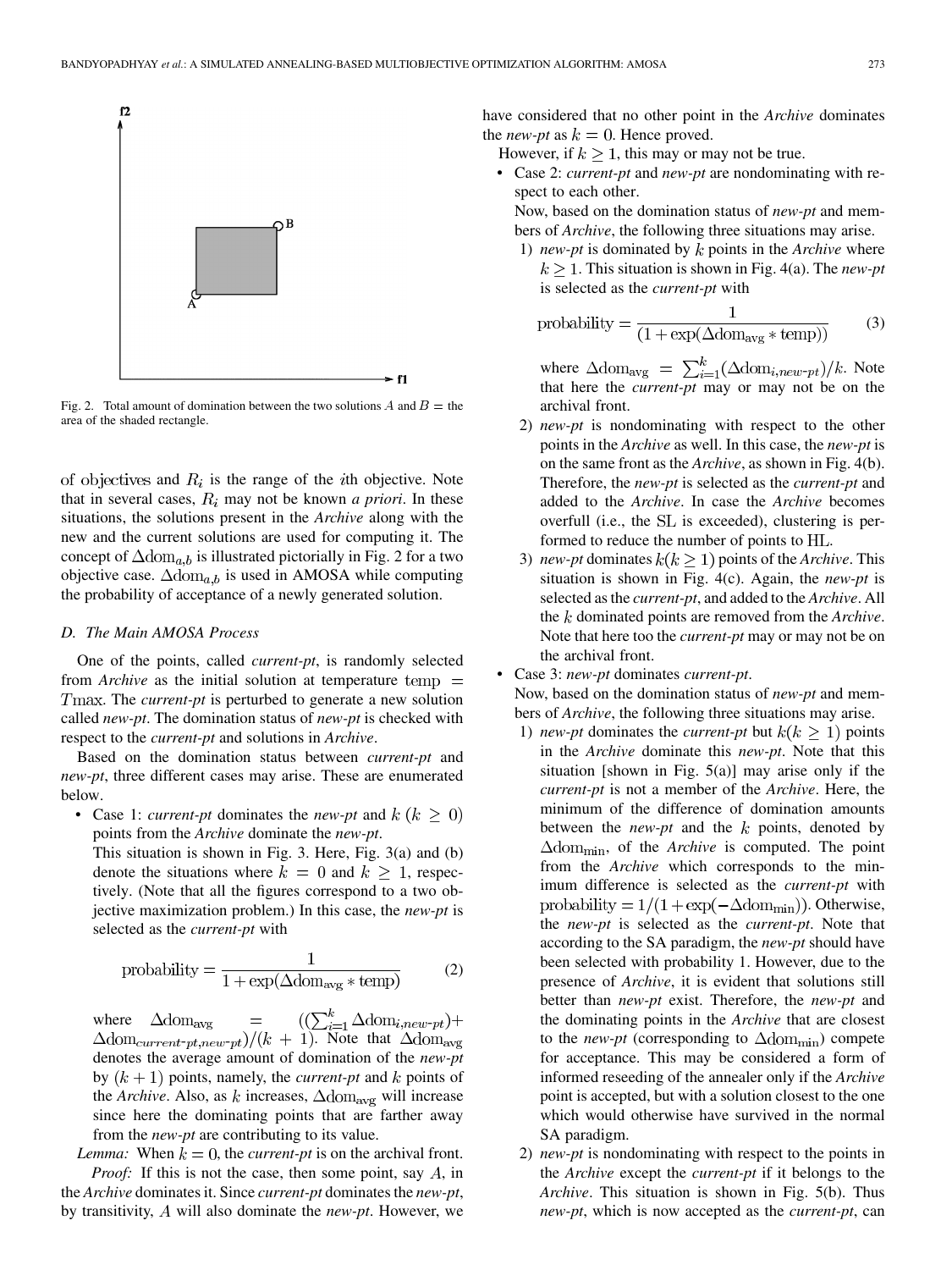

Fig. 3. Different cases when *New* is dominated by *Current*. (a) *New* is nondominating with respect to the solutions of *Archive* except *Current*. if it is in the *Archive*. (b) Some solutions in the *Archive* dominate *New*.



Fig. 4. Different cases when *New* and *Current* are nondominating. (a) Some solutions in *Archive* dominates *New*. (b) *New* is nondominating with respect to all the solutions of *Archive*. (c) *New* dominates  $k(k \geq 1)$  solutions in the *Archive*.



Fig. 5. Different cases when *New* dominates the *Current*. (a) *New* is dominated by some solutions in *Archive*. (b) *New* is nondominating with respect to the solutions in the *Archive* except *Current*, if it is in the *Archive*. (c) *New* dominates some solutions of *Archive* other than *Current*.

be considered as a new nondominated solution that must be stored in *Archive*. Hence, *new-pt* is added to the *Archive*. If the *current-pt* is in the *Archive*, then it is removed. Otherwise, if the number of points in the *Archive* becomes more than the SL, clustering is performed to reduce the number of points to HL. Note that here the *current-pt* may or may not be on the archival front.

3) *new-pt* also dominates  $k(k \ge 1)$ , other points, in the *Archive* [see Fig. 5(c)]. Hence, the *new-pt* is selected as the *current-pt* and added to the *Archive*, while all the dominated points of the *Archive* are removed. Note that here the *current-pt* may or may not be on the archival front.

The above process is repeated iter times for each temperature (temp). Temperature is reduced to  $\alpha \times$  temp, using the cooling rate of  $\alpha$  till the minimum temperature Tmin is attained. The process thereafter stops, and the *Archive* contains the final nondominated solutions.

Note that in AMOSA, as in other versions of MOSA algorithms, there is a possibility that a new solution worse than the current solution may be selected. In most other MOEAs, e.g., NSGA-II and PAES, if a choice needs to be made between two solutions  $\overline{x}$  and  $\overline{y}$ , and if  $\overline{x}$  dominates  $\overline{y}$ , then  $\overline{x}$  is always selected. It may be noted that in single-objective EAs or SA, usually a worse solution also has a nonzero chance of surviving in subsequent generations; this leads to a reduced possibility of getting stuck at suboptimal regions. However, most of the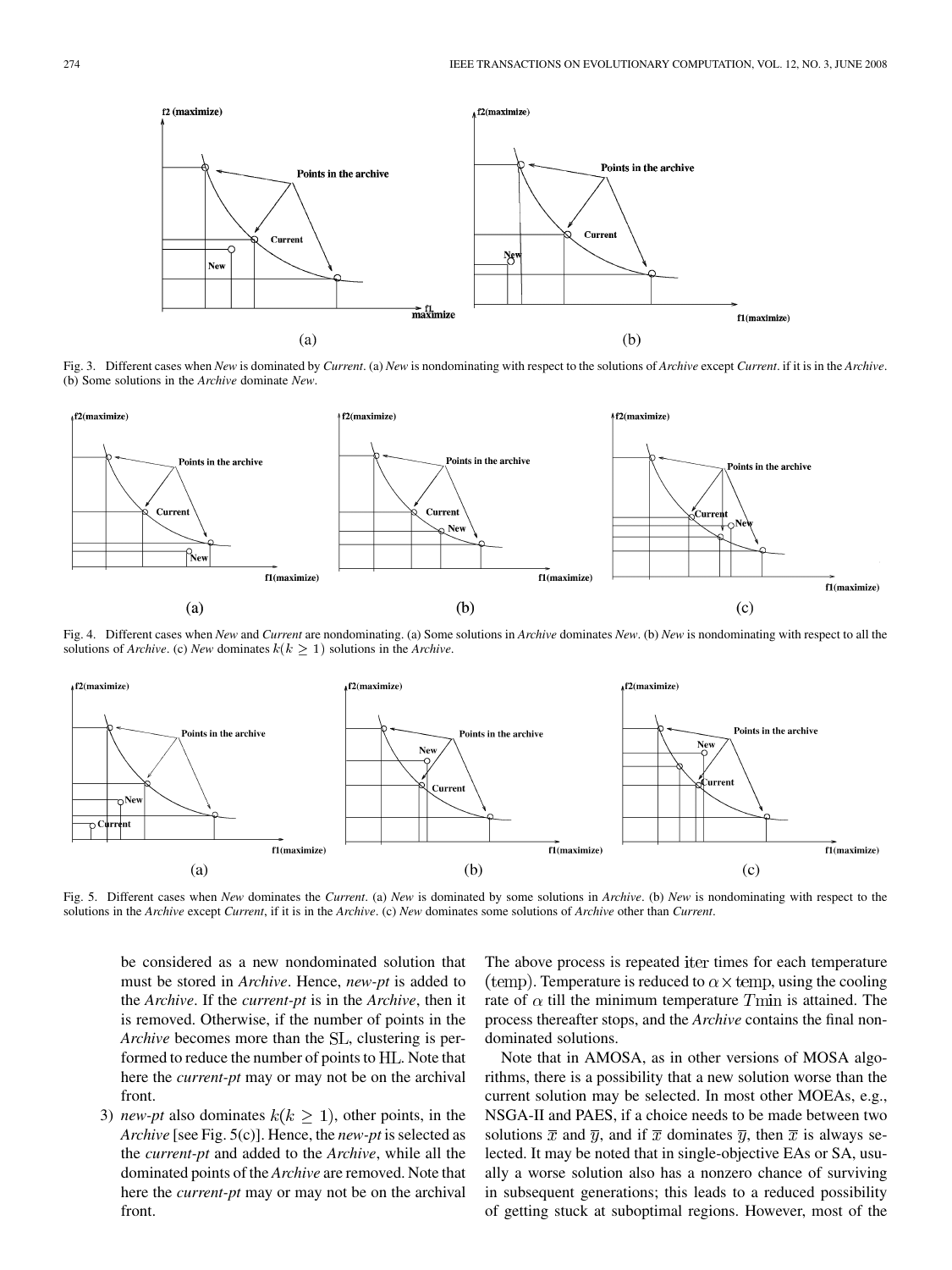MOEAs have been so designed that this characteristic is lost. The present SA-based algorithm provides a way of incorporating this feature.

### *E. Complexity Analysis*

The complexity analysis of AMOSA is provided in this section. The basic operations and their worst case complexities are as follows:

- 1) Archive initialization:  $O(SL)$ .
- 2) Procedure to check the domination status of any two solutions:  $O(M)$ ,  $M = \text{\#}$  objectives.
- 3) Procedure to check the domination status between a particular solution and the *Archive* members:  $O(M \times SL)$ .
- 4) Single linkage clustering:  $O(SL^2 \times log(SL))$  [30].
- 5) Clustering procedure is executed:
	- once after initialization if  $|ND| > HL$ ;
	- after each  $(SL HL)$  number of iterations;
	- at the end if final  $|Archive| > \text{HL}$ .

Therefore, the maximum number of times the Clustering procedure is called=  $(Totallter/(SL HL$ ) + 2.

Therefore, total complexity due to Clustering procedure is  $O((TotalIter/(\mathrm{SL-HL})) \times \mathrm{SL}^2 \times \log(\mathrm{SL}))$ .

Total complexity of AMOSA becomes

$$
(SL+M+M\times SL)\times (TotalIter) + \frac{TotalIter}{SL-HL} \times SL^{2}\times \log(SL).
$$
\n(4)

Let  $SL = \beta \times HL$ , where  $\beta \geq 2$  and  $HL = N$  where N is the population size in NSGA-II and archive size in PAES. Therefore, overall complexity of the AMOSA becomes

$$
(TotalIter) \times (\beta \times N + M + M \times \beta \times N + (\beta^2/(\beta - 1)) \times N \times \log(\beta N))
$$
 (5)

or

$$
O(TotalIter \times N \times (M + \log(N))).
$$
 (6)

Note that the total complexity of NSGA-II is  $O(TotalIter \times$  $M \times N^2$ ) and that of PAES is  $O(TotalIter \times M \times N)$ . NSGA-II complexity depends on the complexity of nondominated procedure. With the best procedure, the complexity is  $O(Totallter \times$  $M \times N \times \log(N)$ ).

### IV. SIMULATION RESULTS

In this section, we first describe comparison metrics used for the experiments. The performance analysis of both the binarycoded AMOSA and the real-coded AMOSA are also provided in this section.

#### *A. Comparison Metrics*

In MOO, there are basically two functionalities that an MOO strategy must achieve regarding the obtained solution set [1]. It should converge as close to the true PO front as possible and it should maintain as diverse a solution set as possible.

The first condition clearly ensures that the obtained solutions are near optimal and the second condition ensures that a wide

range of tradeoff solutions is obtained. Clearly, these two tasks cannot be measured with one performance measure adequately. A number of performance measures have been suggested in the past. Here, we have mainly used three such performance measures. The first measure is the *Convergence* measure  $\gamma$  [19]. It measures the extent of convergence of the obtained solution set to a known set of PO solutions. The lower the value of  $\gamma$ , the better is the convergence of the obtained solution set to the true PO front. The second measure called *Purity* [21], [22] is used to compare the solutions obtained using different MOO strategies. It calculates the fraction of solutions from a particular method that remains nondominating when the final front solutions obtained from all the algorithms are combined. A value near 1 indicates better performance whereas a value near 0 indicates poorer performance. The third measure named *Spacing* was first proposed by Schott [23]. It reflects the uniformity of the solutions over the nondominated front. It is shown in [21] that this measure will fail to give adequate results in some situations. In order to overcome the above limitations, a modified measure, named *MinimalSpacing* is proposed in [21]. Smaller values of *Spacing* and *MinimalSpacing* indicate better performance.

It may be noted that if an algorithm is able to approximate only a portion of the true PO front and not its full extent, none of the existing measures will be able to reflect this. In case of discontinuous PO front, this problem becomes severe when an algorithm totally misses a subfront. Here, a performance measure which is very similar to the measure used in [8] and [24] named *displacement* is used that is able to overcome this limitation. It measures how far the obtained solution set is from a known set of PO solutions. In order to compute *displacement* measure, a set  $P^*$  consisting of uniformly spaced solutions from the true PO front in the objective space is found (as is done while calculating  $\gamma$ ). Then, *displacement* is calculated as

displacement = 
$$
\frac{1}{|P^*|} \times \sum_{i=1}^{|P^*|} \left( \min_{j=1}^{|Q|} d(i,j) \right)
$$
 (7)

where Q is the obtained set of final solutions, and  $d(i, j)$  is the Euclidean distance between the *i*th solution of  $P^*$  and *j*th solution of  $Q$ . The lower the value of this measure, the better is the convergence to and extent of coverage of the true PO front.

## *B. Comparison of Binary Encoded AMOSA With NSGA-II and PAES*

First, we have compared the binary encoded AMOSA with the binary-coded NSGA-II and PAES algorithms. For AMOSA, binary mutation is used. Seven test problems have been considered for the comparison purpose. These are SCH1 and SCH2 [1], Deb1 and Deb4 [31], and ZDT1, ZDT2, ZDT6 [1]. All the algorithms are executed ten times per problem and the results reported are the average values obtained for the ten runs. In NSGA-II, the crossover probability  $(p_c)$  is kept equal to 0.9. For PAES, the depth value  $d$  is set equal to 5. For AMOSA, the cooling rate  $\alpha$  is kept equal to 0.8. The number of bits assigned to encode each decision variable depends on the problem. For example, in ZDT1, ZDT2, and ZDT6 which all are 30-variable problems, 10 bits are used to encode each variable, for SCH1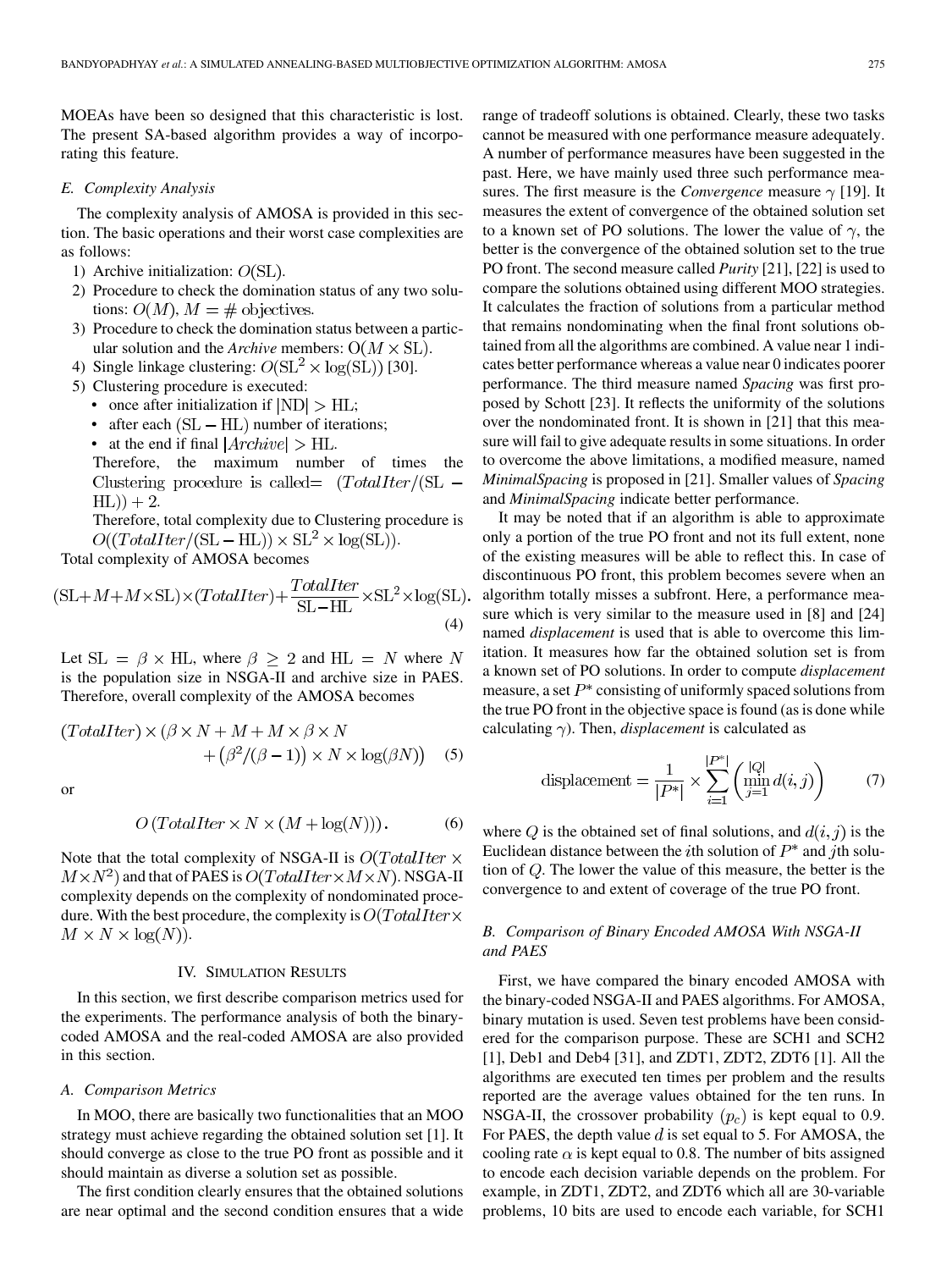| <b>Test</b>      | Convergence  |             |         | Purity           |                   |                   |  |
|------------------|--------------|-------------|---------|------------------|-------------------|-------------------|--|
| Problem          | <b>AMOSA</b> | <b>PAES</b> | NSGA-II | <b>AMOSA</b>     | <b>PAES</b>       | NSGA-II           |  |
| SCH <sub>1</sub> | 0.0016       | 0.0016      | 0.0016  | 0.9950(99.5/100) | 0.9850(98.5/100)  | 1(94/94)          |  |
| SCH <sub>2</sub> | 0.0031       | 0.0015      | 0.0025  | 0.9950(99.5/100) | 0.9670(96.7/100)  | 0.9974(97/97.3)   |  |
| ZDT1             | 0.0019       | 0.0025      | 0.0046  | 0.8350(83.5/100) | 0.6535(65.4/100)  | 0.970(68.64/70.6) |  |
| ZDT <sub>2</sub> | 0.0028       | 0.0048      | 0.0390  | 0.8845(88.5/100) | 0.4050(38.5/94.9) | 0.7421(56.4/76)   |  |
| ZDT6             | 0.0026       | 0.0053      | 0.0036  | 1(100/100)       | 0.9949(98.8/99.3) | 0.9880(66.5/67.3) |  |
| Deb1             | 0.0046       | 0.0539      | 0.0432  | 0.91(91/100)     | 0.718(71.8/100)   | 0.77(71/92)       |  |
| Deb <sub>4</sub> | 0.0026       | 0.0025      | 0.0022  | 0.98(98/100)     | 0.9522(95.2/100)  | 0.985(88.7/90)    |  |

TABLE I *CONVERGENCE* AND *PURITY* MEASURES ON THE TEST FUNCTIONS FOR BINARY ENCODING

TABLE II *SPACING* AND *MINIMALSPACING* MEASURES ON THE TEST FUNCTIONS FOR BINARY ENCODING

| <b>Test</b> |              | Spaceing    |                | Minimal Spacing |             |         |  |
|-------------|--------------|-------------|----------------|-----------------|-------------|---------|--|
| Problem     | <b>AMOSA</b> | <b>PAES</b> | <b>NSGA-II</b> | <b>AMOSA</b>    | <b>PAES</b> | NSGA-II |  |
| SCH1        | 0.0167       | 0.0519      | 0.0235         | 0.0078          | 0.0530      | 0.0125  |  |
| SCH2        | 0.0239       | 0.5289      | 0.0495         | N.A.            | N.A.        | N.A.    |  |
| ZDT1        | 0.0097       | 0.0264      | 0.0084         | 0.0156          | 0.0265      | 0.0147  |  |
| ZDT2        | 0.0083       | 0.0205      | 0.0079         | 0.0151          | 0.0370      | 0.0130  |  |
| ZDT6        | 0.0051       | 0.0399      | 0.0089         | 0.0130          | 0.0340      | 0.0162  |  |
| Deb1        | 0.0166       | 0.0848      | 0.0475         | 0.0159          | 0.0424      | 0.0116  |  |
| Deb4        | 0.0053       | 0.0253      | 0.0089         | N.A.            | N.A.        | N.A.    |  |

and SCH2 which are single variable problems and for Deb1 and Deb4 which are two variable problems, 20 bits are used to encode each decision variable. In all the approaches, binary mutation applied with a probability of  $p_m = 1/l$ , where l is the string length, is used as the perturbation operation. We have chosen the values of  $T$  max (maximum value of the temperature),  $T$  min (minimum value of the temperature), and iter (number of iterations at each temperature) so that total number of fitness evaluations of the three algorithms becomes approximately equal. For PAES and NSGA-II, identical parameter settings as suggested in the original studies have been used. Here, the population size in NSGA-II, and archive sizes in AMOSA and PAES are set to 100. Maximum iterations for NSGA-II and PAES are 500 and 50 000, respectively. For AMOSA,  $T \max = 200$ ,  $T \min = 10^{-7}$ , and  $\text{iter} = 500$ . The parameter values were determined after extensive sensitivity studies, which are omitted here to restrict the size of this paper.

*1) Discussions of the Results:* The *Convergence* and *Purity* values obtained using the three algorithms are shown in Table I. AMOSA performs the best for ZDT1, ZDT2, ZDT6, and Deb1 in terms of  $\gamma$ . For SCH1, all three are performing equally well. NSGA-II performs well for SCH2 and Dev4. Interestingly, for all the functions, AMOSA is found to provide a number of more overall nondominated solutions than NSGA-II. (This is evident from the quantities in parentheses in Table I, where  $x/y$  indicates that on an average the algorithm produced  $y$  solutions of which  $x$  remained good even when solutions from other MOO strategies are combined). AMOSA took 10 s to provide the first PO solution compared with 32 s for NSGA-II in case of ZDT1. From Table I, it is again clear that AMOSA and PAES are always giving a number of more distinct solutions than NSGA-II.

Table II shows the *Spacing* and *MinimalSpacing* measurements. AMOSA is giving the best performance of *Spacing* most of the times, while PAES performs the worst. This is also evident from Figs. 6 and 7 which show the final PO fronts of SCH2 and Deb4 obtained by the three methods for the purpose of illustration (due to lack of space final PO fronts given by three methods for some test problems are omitted). With respect to *MinimalSpacing*, the performances of AMOSA and NSGA-II are comparable.

Table III shows the value of *displacement* for five problems, two with discontinuous and three with continuous PO fronts. AMOSA performs the best in almost all the cases. The utility of the new measure is evident, in particular, for Deb4, where PAES performs quite poorly (see Fig. 7). Interestingly, the *Convergence* value for PAES (Table I) is very good here, though the *displacement* correctly reflects that the PO front has been represented very poorly.

Table IV shows the time taken by the algorithms for the different test functions. It is seen that PAES takes less time in six of the seven problems because of its smaller complexity. AMOSA takes less time than NSGA-II in 30 variable problems like ZDT1, ZDT2, 10 variable problem ZDT6. However, for single and two variable problems, SCH1, SCH2, Deb1, and Deb4, AMOSA takes more time than NSGA-II. This may be due to complexity of its clustering procedure. Generally, for single or two variable problems, this procedure dominates the crossover and ranking procedures of NSGA-II. However, for 30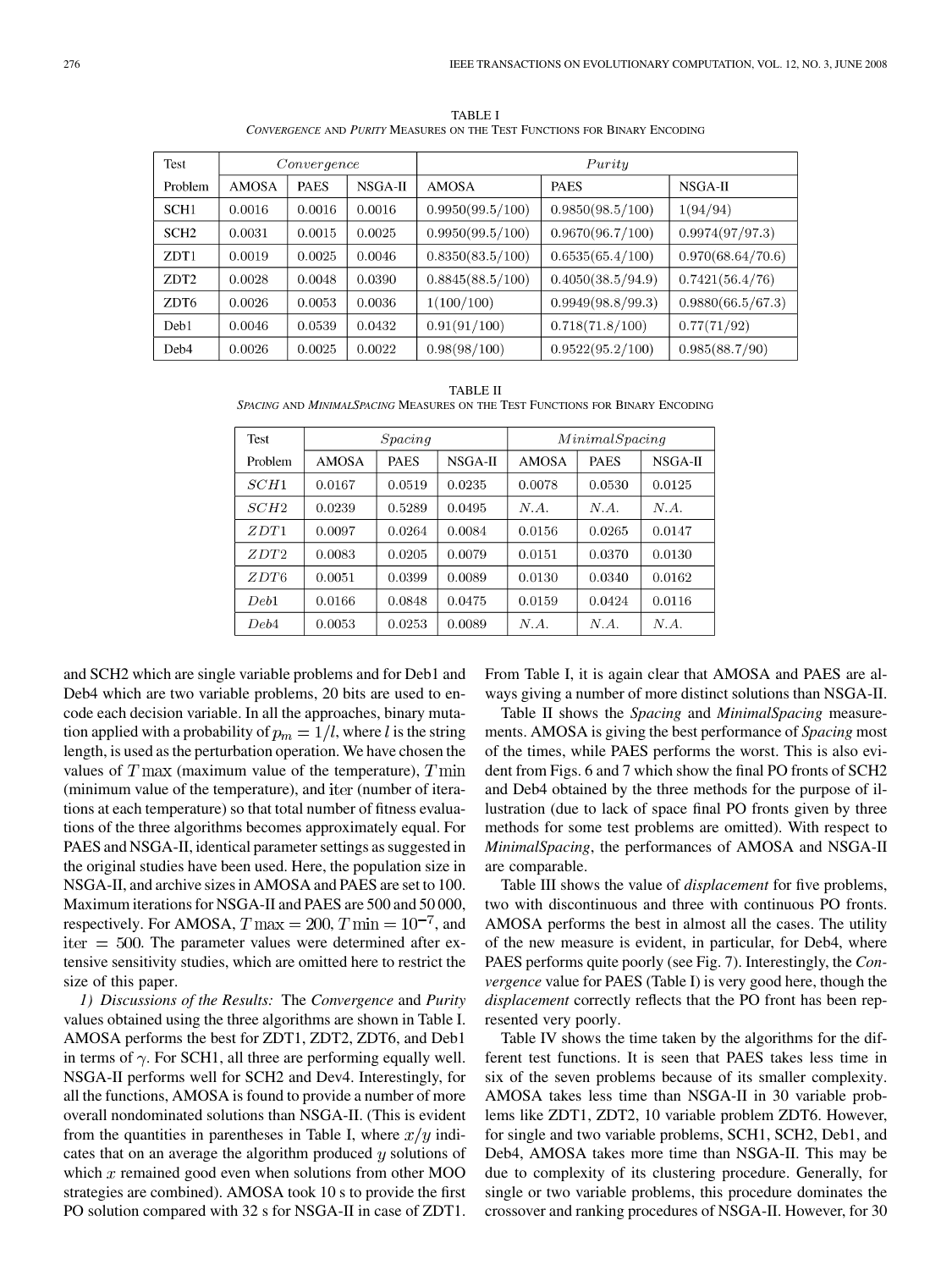

Fig. 6. The final nondominated front for SCH2 obtained by (a) AMOSA, (b) PAES, and (c) NSGA-II.



Fig. 7. The final nondominated front for Deb4 obtained by (a) AMOSA, (b) PAES, and (c) NSGA-II.

| Algorithm    | SCH2   | Deb4   | ZDT1   | ZDT2   | ZDT6   |
|--------------|--------|--------|--------|--------|--------|
| <b>AMOSA</b> | 0.0230 | 0.0047 | 0.0057 | 0.0058 | 0.0029 |
| <b>PAES</b>  | 0.6660 | 0.0153 | 0.0082 | 0.0176 | 0.0048 |
| NSGA-II      | 0.0240 | 0.0050 | 0.0157 | 0.0096 | 0.0046 |

TABLE III NEW MEASURE *DISPLACEMENT* ON THE TEST FUNCTIONS FOR BINARY ENCODING

variable problems, the scenario is reversed. This is because of the increased complexity of ranking and crossover (due to increased string length) in NSGA-II.

# *C. Comparison of Real-Coded AMOSA With the Algorithm of Smith et al. [17] and Real-Coded NSGA-II*

The real-coded version of the proposed AMOSA has also been implemented. The mutation is done, as suggested in [17]. Here, a new string is generated from the old string x by perturbing only one parameter or decision variable of  $x$ . The parameter to be perturbed is chosen at random and perturbed with a random variable  $\epsilon$  drawn from a Laplacian distribution  $p(\epsilon) \propto e^{-\|\sigma\epsilon\|}$ , where the scaling factor  $\sigma$  sets magnitude of the perturbation. A fixed scaling factor equals to 0.1 is used for mutation. The initial temperature is selected by the procedure mentioned in [17]. That is, the initial temperature  $T$  max is calculated by using a short "burn-in" period during which all solutions are accepted and setting the temperature equal to the average positive change of energy divided by

TABLE IV TIME TAKEN BY DIFFERENT PROGRAMS (IN SEC) FOR BINARY ENCODING

| Algorithm    | SCH1 | SCH2 | Deb1 | Deb4 | ZDT1 | ZDT2 | ZDT6 |
|--------------|------|------|------|------|------|------|------|
| <b>AMOSA</b> | 15   | 14.5 | 20   | 20   | 58   | 56   | 12   |
| <b>PAES</b>  |      | 5    | 5    | 15   | 17   | 18   | 16   |
| $NSGA-II$    |      |      | 14   | 14   | 77   | 60   | 21   |

ln(2). Here, T min is kept equal to  $10^{-5}$  and the temperature is adjusted according to  $T_k = \alpha^k T$  max, where  $\alpha$  is set equal to 0.8. For NSGA-II, population size is kept equal to 100 and the total number of generations is set such that the total number of function evaluations of AMOSA and NSGA-II are the same. For AMOSA, the archive size is set equal to 100. (However, in part of the investigation, the archive size is kept unlimited as in [17]. The results are compared with those obtained by MOSA [17] and provided in [32].) AMOSA is executed for a total of 5000, 1000, 15 000, 5000, 1000, 5000, and 9000 run lengths, respectively, for DTLZ1, DTLZ2, DTLZ3, DTLZ4, DTLZ5, DTLZ, and DTLZ6. Total number of iterations iter per temperature is set accordingly. We have run real-coded NSGA-II (code obtained from KANGAL site: http://www.iitk.ac.in/kangal/codes.html). For NSGA-II, the following parameter setting is used: probability of crossover  $=$ 0.99, probability of mutation  $= (1/l)$ , where l is the string length, distribution index for the crossover operation  $= 10$ , and distribution index for the mutation operation  $= 100$ .

In MOSA [17], authors have used unconstrained archive size. Note that the archive size of AMOSA and the population size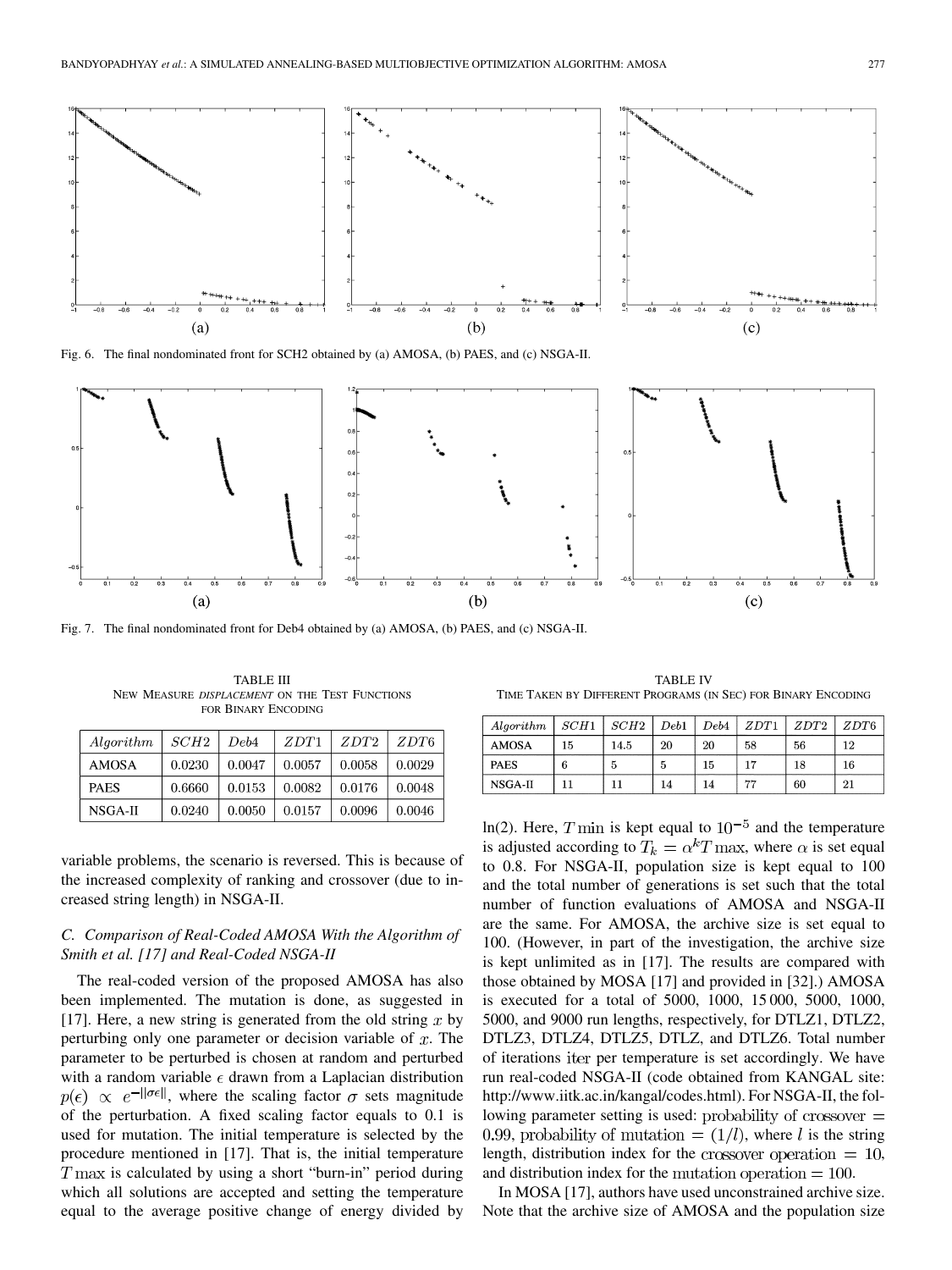| Test    | Convergence  |             | Purity    |              |              | Minimal Spacing |              |             |         |
|---------|--------------|-------------|-----------|--------------|--------------|-----------------|--------------|-------------|---------|
| Problem | <b>AMOSA</b> | <b>MOSA</b> | $NSGA-II$ | <b>AMOSA</b> | <b>MOSA</b>  | NSGA-II         | <b>AMOSA</b> | <b>MOSA</b> | NSGA-II |
| DTLZ1   | 0.01235      | 0.159       | 13.695    | 0.857        | 0.56         | 0.378           | 0.0107       | 0.1529      | 0.2119  |
|         |              |             |           | (85.7/100)   | (28.35/75)   | (55.7/100)      |              |             |         |
| DTLZ2   | 0.014        | 0.01215     | 0.165     | 0.937        | 0.9637       | 0.23            | 0.0969       | 0.1069      | 0.1236  |
|         |              |             |           | (93.37/100)  | (96.37/100)  | (23.25/100)     |              |             |         |
| DTLZ3   | 0.0167       | 0.71        | 20.19     | 0.98         | 0.84         | 0.232           | 0.1015       | 0.152       | 0.14084 |
|         |              |             |           | (93/95)      | (84.99/100)  | (23.2/70.6)     |              |             |         |
| DTLZ4   | 0.28         | 0.21        | 0.45      | 0.833        | 0.97         | 0.7             | 0.20         | 0.242       | 0.318   |
|         |              |             |           | (60/72)      | (97/100)     | (70/100)        |              |             |         |
| DTLZ5   | 0.00044      | 0.0044      | 0.1036    | $\mathbf{1}$ | 0.638        | 0.05            | 0.0159       | 0.0579      | 0.128   |
|         |              |             |           | (97/97)      | (53.37/83.6) | (5/100)         |              |             |         |
| DTLZ6   | 0.043        | 0.3722      | 0.329     | 0.9212       | 0.7175       | 0.505           | 0.1148       | 0.127       | 0.1266  |
|         |              |             |           | (92.12/100)  | (71.75/100)  | (50.5/100)      |              |             |         |

TABLE V *CONVERGENCE*, *PURITY*, AND *MINIMALSPACING* MEASURES ON THE THREE OBJECTIVE TEST FUNCTIONS, WHILE *ARCHIVE* IS BOUNDED TO 100

TABLE VI *CONVERGENCE*, *PURITY*, AND *MINIMALSPACING* MEASURES ON THE THREE OBJECTIVE TEST FUNCTIONS BY AMOSA AND MOSA, WHILE *ARCHIVE* IS UNBOUNDED

| <b>Test</b> | Convergence  |             | Purity                | Minimal Spacing     |              |             |
|-------------|--------------|-------------|-----------------------|---------------------|--------------|-------------|
| Problem     | <b>AMOSA</b> | <b>MOSA</b> | <b>AMOSA</b>          | <b>MOSA</b>         | <b>AMOSA</b> | <b>MOSA</b> |
| DTLZ1       | 0.010        | 0.1275      | 0.99(1253.87/1262.62) | 0.189(54.87/289.62) | 0.064        | 0.083.84    |
| DTLZ2       | 0.0073       | 0.0089      | 0.96(1074.8/1116.3)   | 0.94(225/239.2)     | 0.07598      | 0.09595     |
| DTLZ3       | 0.013        | 0.025       | 0.858(1212/1412.8)    | 0.81(1719/2003.9)   | 0.0399       | 0.05        |
| DTLZ4       | 0.032        | 0.024       | 0.8845(88.5/100)      | 0.4050(38.5/94.9)   | 0.1536       | 0.089       |
| DTLZ5       | 0.0025       | 0.0047      | 0.92(298/323.66)      | 0.684(58.5/85.5)    | 0.018        | 0.05826     |
| DTLZ6       | 0.0403       | 0.208       | 0.9979(738.25/739.75) | 0.287(55.75/194.25) | 0.0465       | 0.0111      |

of NSGA-II are both 100. For the purpose of comparison with MOSA that has an unlimited archive [17], the clustering procedure (adopted for AMOSA), is used to reduce the number of solutions [32] to 100. Comparison is performed in terms of *Purity*, *Convergence*, and *MinimalSpacing*. Table V shows the *Purity*, *Convergence*, and *MinimalSpacing* measurements for DTLZ1–DTLZ6 problems obtained after the application of AMOSA, MOSA, and NSGA-II. It can be seen from this table that AMOSA performs the best in terms of *Purity* and *Convergence* for DTLZ1, DTLZ3, DTLZ5, and DTLZ6. In DTLZ2 and DTLZ4, the performance of MOSA is marginally better than that of AMOSA. NSGA-II performs the worst among all. Table V shows the *MinimalSpacing* values obtained by the three algorithms for DTLZ1-DTLZ6. AMOSA performs the best in all the cases.

As mentioned earlier, for comparing the performance of MOSA (by considering the results reported in [32]), a version of AMOSA without clustering and with unconstrained archive is executed. The results reported here are the average over ten runs. Table VI shows the corresponding *Purity*, *Convergence*, and *MinimalSpacing* values. Again, AMOSA performs much better than MOSA for all the test problems except DTLZ4. For DTLZ4, the MOSA performs better than that of AMOSA in terms of both *Purity* and *Convergence* values. Fig. 8 shows

the final PO front obtained by AMOSA and MOSA for DTLZ1–DTLZ3, while Fig. 9 shows the same for DTLZ5 and DTLZ6. As can be seen from the figures, AMOSA appears to be able to better approximate the front with more dense solutions as compared with MOSA.

It was mentioned in [33] that for a particular test problem, almost 40% of the solutions provided by an algorithm with truncation of archive got dominated by the solutions provided by an algorithm without archive truncation. However, the experiments we conducted did not adequately justify this finding. Let us denote the set of solutions of AMOSA with and without clustering as  $S_c$  and  $S_{wc}$ , respectively. We found that for DTLZ1, 12.6% of  $S_c$  were dominated by  $S_{wc}$ , while 4% of  $S_{wc}$  were dominated by  $S_c$ . For DTLZ2, 5.1% of  $S_{wc}$  were dominated by  $S_c$ , while 5.4% of  $S_c$  were dominated by  $S_{wc}$ . For DTLZ3, 22.38% of  $S_{wc}$  were dominated by  $S_c$ , while 0.53% of  $S_c$  were dominated by  $S_{wc}$ . For DTLZ4, all the members of  $S_{wc}$  and  $S_c$  are nondominating to each other and the solutions are the same, since execution of AMOSA without clustering does not provide more than 100 solutions. For DTLZ5, 10.4% of  $S_{wc}$  were dominated by  $S_c$ , while 0.5% of  $S_c$  were dominated by  $S_{wc}$ . For DTLZ6, all the members of  $S_{wc}$  and  $S_c$  are nondominating to each other.

To have a look at the performance of the AMOSA on a four-objective problem, we apply AMOSA and NSGA-II to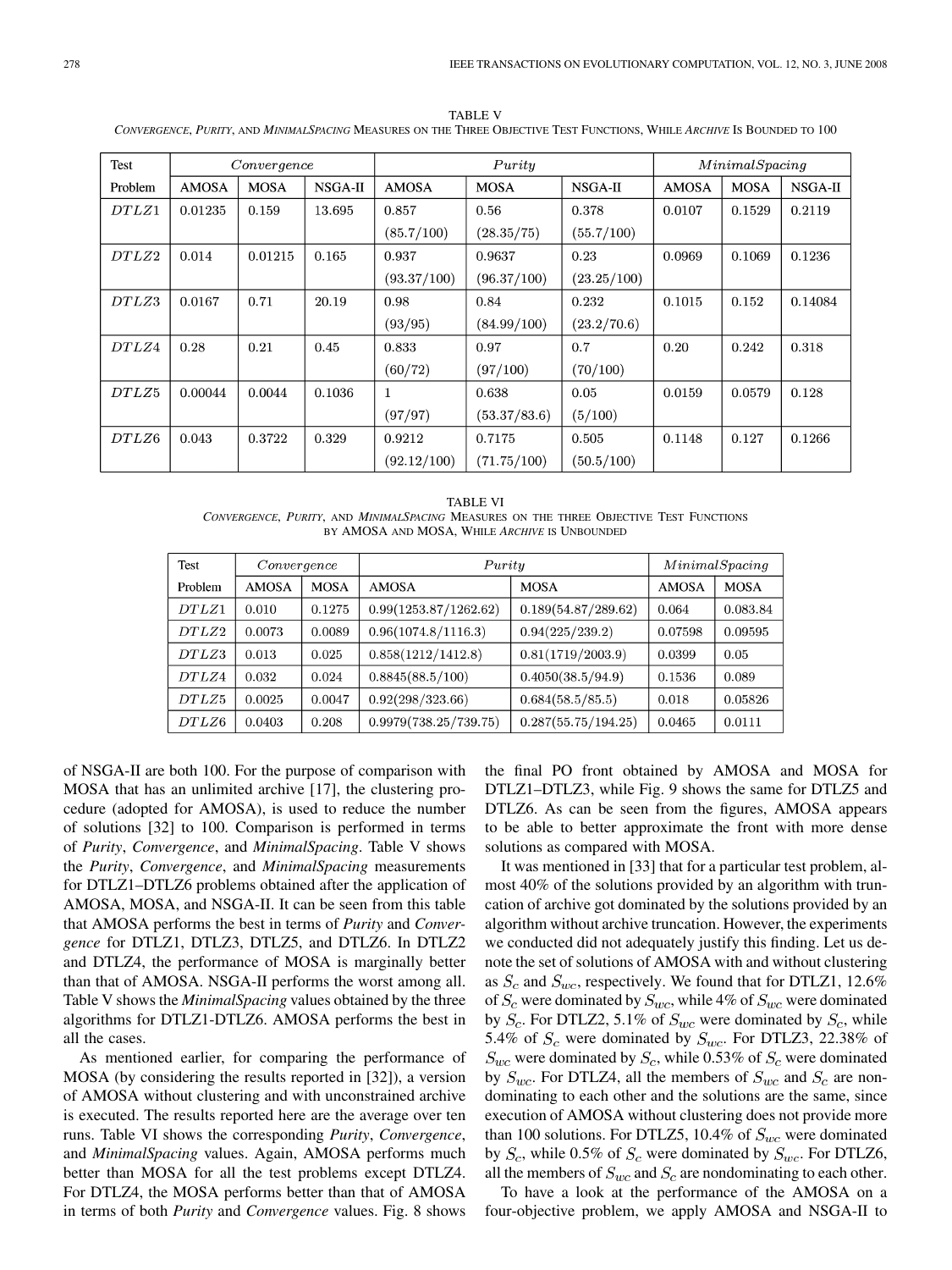

Fig. 8. The final nondominated front obtained by (a) AMOSA and (b) MOSA for the test problems (1) DTLZ1, (2) DTLZ2, and (3) DTLZ3.

the 13-variable DTLZ2 test problem. This is referred to as DTLZ2\_4. The problem has a spherical Pareto-front in four dimensions given by the equation:  $f_1^2 + f_2^2 + f_3^2 + f_4^2 = 1$ with  $f_i \in [0,1]$  for  $i = 1$  to 4. Both the algorithms are applied for a total of 30 000 function evaluations (for NSGA-II popsize  $= 100$  and number of generations  $= 300$  and the *Purity*, *Convergence*, and *MinimalSpacing* values are shown in Table VII. AMOSA performs much better than NSGA-II in terms of all the three measures.

The proposed AMOSA and NSGA-II are also compared for DTLZ1\_5 (9-variable 5 objective version of the test problem DTLZ1), DTLZ1\_10 (14-variable 10 objective version of DTLZ1) and DTLZ1\_15 (19-variable 15 objective version of DTLZ1). The three problems have a spherical Pareto-front in their respective dimensions given by the equation  $\sum_{i=1}^{M} f_i = 0.5$ , where M is the total number of objective functions. Both the algorithms are executed for a total of 100 000 function evaluations for these three test problems (for NSGA-II, popsize  $= 200$ , number of generations  $= 500$ ) and the corresponding *Purity*, *Convergence*, and *MinimalSpacing* values are shown in Table VII. The *Convergence* value indicates that NSGA-II does not converge to the true PO front, whereas AMOSA reaches the true PO front for all the three cases. The *Purity* measure also indicates this. The results on the many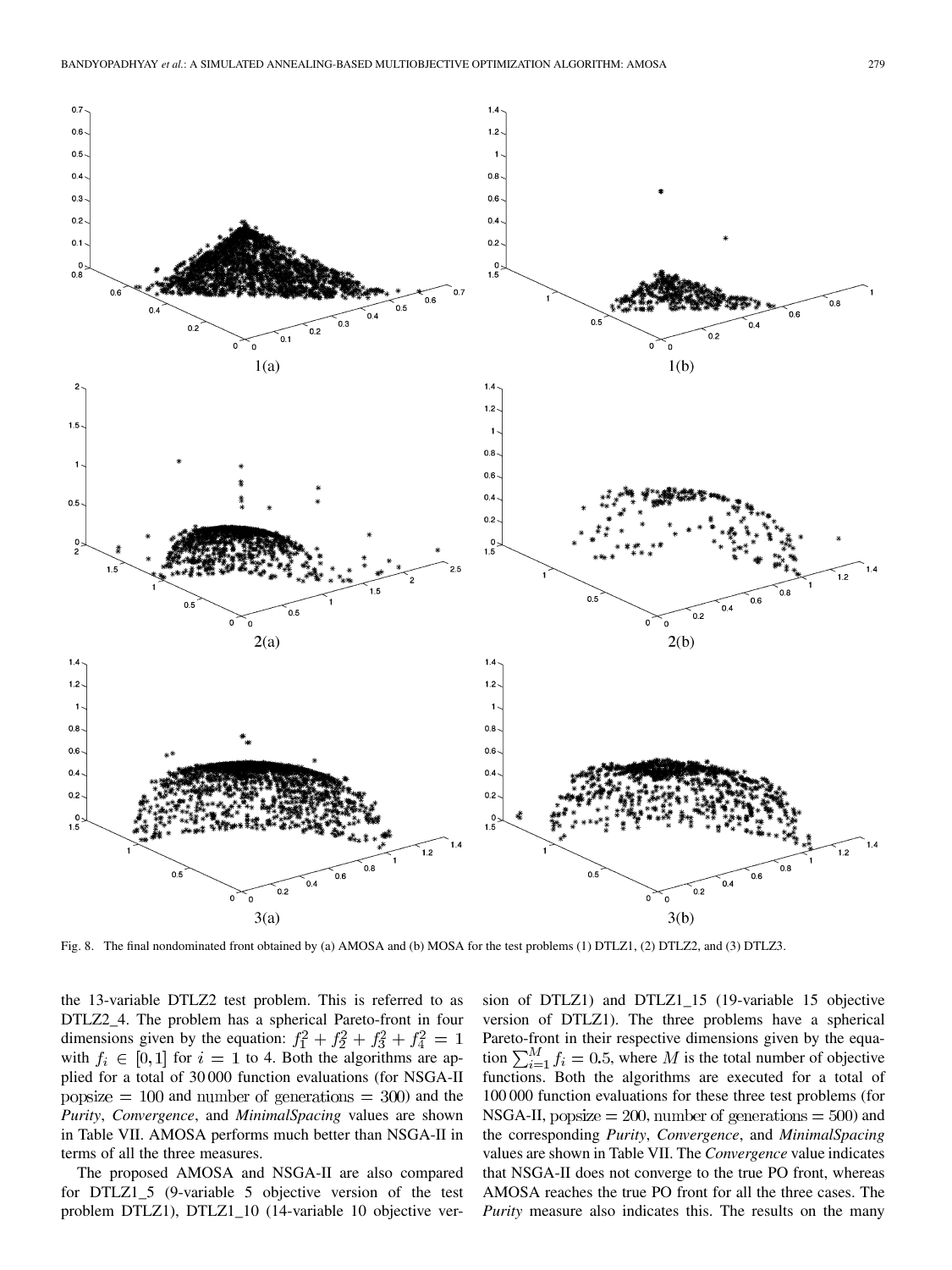

Fig. 9. The final nondominated front obtained by (a) AMOSA and (b) MOSA for the test problems (1) DTLZ5 and (2) DTLZ6.

| TABLE VII                                                                            |
|--------------------------------------------------------------------------------------|
| CONVERGENCE, PURITY, AND MINIMAL SPACING MEASURES ON THE DTLZ2_4, DTLZ1 5, DTLZ1 10, |
| AND DTLZ1 15 TEST FUNCTIONS BY AMOSA AND NSGA-II                                     |

| <b>Test</b> | Convergence  |         | Purity            | Minimal Spacing |              |         |
|-------------|--------------|---------|-------------------|-----------------|--------------|---------|
| Problem     | <b>AMOSA</b> | NSGA-II | <b>AMOSA</b>      | NSGA-II         | <b>AMOSA</b> | NSGA-II |
| DTLZ2.4     | 0.2982       | 0.4563  | 0.9875(98.75/100) | 0.903(90.3/100) | 0.1876       | 0.22    |
| DTLZ1.5     | 0.0234       | 306.917 |                   | 0               | 0.1078       | 0.165   |
| DTLZ1.10    | 0.0779       | 355.957 |                   | 0               | 0.1056       | 0.2616  |
| DTLZ1.15    | 0.193        | 357.77  |                   | 0               | 0.1          | 0.271   |

objective optimization problems show that AMOSA performs much better than NSGA-II. These results support the fact that Pareto ranking-based MOEAs such as NSGA-II do not work well on many objective optimization problems as pointed out in some recent studies [26], [27].

## *D. Discussion on Annealing Schedule*

The annealing schedule of an SA algorithm consists of: i) initial value of temperature  $(T \max)$ ; ii) cooling schedule; iii) number of iterations to be performed at each temperature; and iv) stopping criterion to terminate the algorithm. The initial value of the temperature should be chosen so that it allows the SA to perform a random walk over the landscape. Some methods to select the initial temperature are given in detail in [18]. In this paper, as in [17], we have set the initial temperature to achieve an initial acceptance rate of approximately 50% on derogatory proposals. This is described in Section IV-C.

The cooling schedule determines the functional form of the change in temperature required in SA. The most frequently used decrement rule, also used in this paper, is the geometric schedule given by  $T_{k+1} = \alpha \times T_k$ , where  $\alpha$  (0 <  $\alpha$  < 1) denotes the cooling factor. Typically, the value of  $\alpha$  is chosen in the range between 0.5 and 0.99. This cooling schedule has the advantage of being very simple. Some other cooling schedules available in the literature are logarithmic, Cauchy, and exponential. More details about these schedules are available in [18]. The cooling schedule should be so chosen that it is able to strike a good balance between exploration and exploitation of the search space.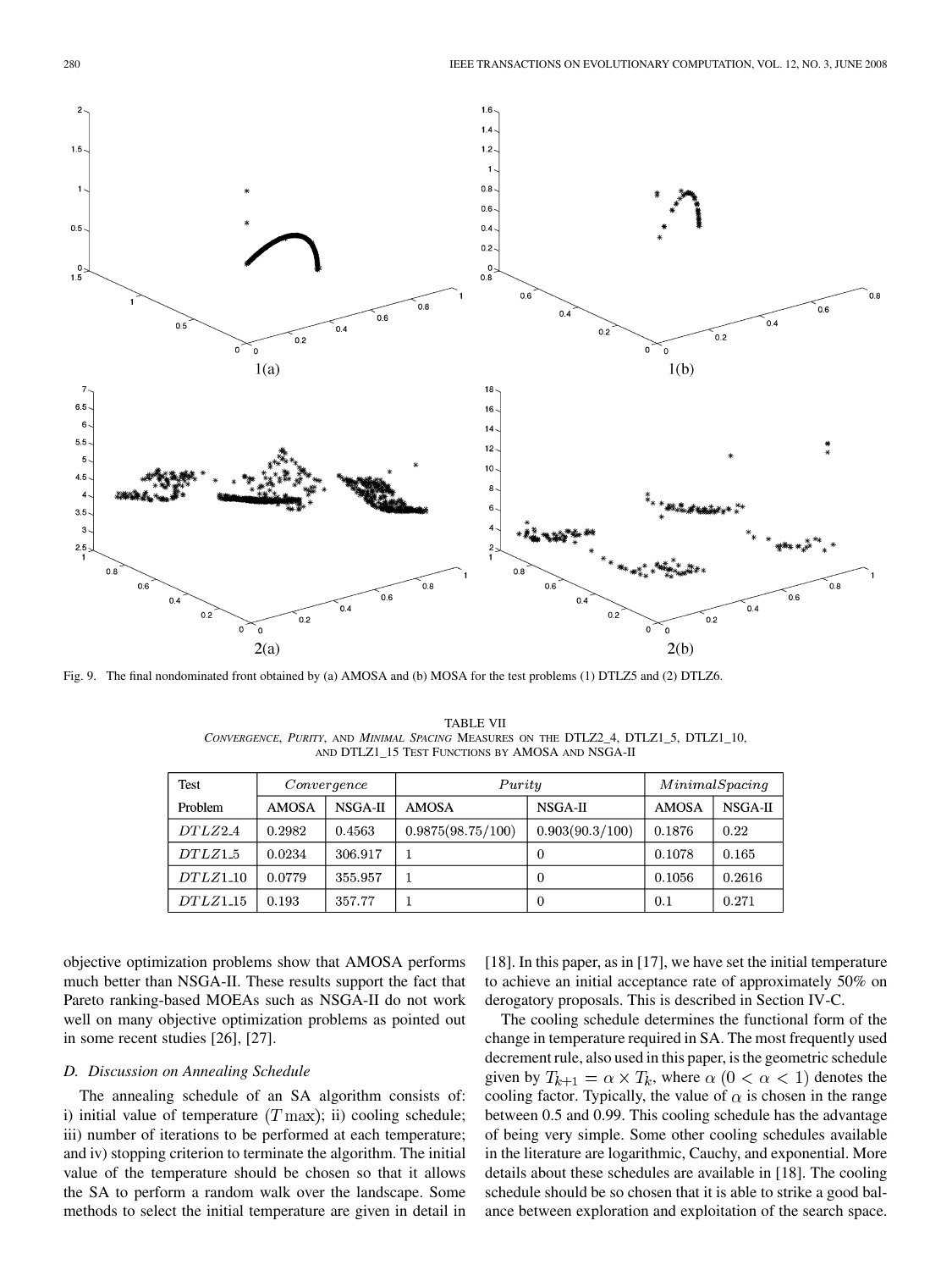In order to investigate the performance of AMOSA with another cooling schedule, the following is considered (obtained from http://www.members.aol.com/btluke/simanf1.htm)

$$
T_i = T_0 \left(\frac{T_N}{T_0}\right)^{i/N}
$$

Here,  $N$  is the total number of iterations,  $T_N$  is the final temperature, and  $T_0$  is the initial temperature.  $T_i$  is the temperature at iteration  $i$ . AMOSA with the above cooling schedule is applied on ZDT1. The *Convergence* and *MinimalSpacing* values obtained are 0.008665 and 0.017, respectively. Comparing with the corresponding values in Tables I and II, it is found that the results with this cooling schedule are somewhat poorer. However, an exhaustive sensitivity study needs to be performed for AMOSA.

The third component of an annealing schedule is the number of iterations performed at each temperature. It should be so chosen that the system is sufficiently close to the stationary distribution at that temperature. As suggested in [18], the value of the number of iterations should be chosen depending on the nature of the problem. Several criteria for termination of an SA process have been developed. In some of them, the total number of iterations that the SA procedure must execute is given, where as in some others, the minimum value of the temperature is specified. Detailed discussion on this issue can be found in [18].

#### V. DISCUSSION AND CONCLUSION

In this paper, a SA-based MOO algorithm has been proposed. The concept of amount of domination is used in solving the MOO problems. In contrast to most other MOO algorithms, AMOSA selects dominated solutions with a probability that is dependent on the amount of domination measured in terms of the hypervolume between the two solutions in the objective space. The results of binary-coded AMOSA are compared with those of two existing well-known MOO algorithms—NSGA-II (binary-coded) [19] and PAES [20] for a suite of seven 2-objective test problems having different complexity levels. In a part of the investigation, a comparison of the real-coded version of the proposed algorithm is conducted with a very recent multiobjective simulated annealing algorithm [17] and real-coded NSGA-II for six 3-objective test problems. Real-coded AMOSA is also compared with real-coded NSGA-II for some 4-, 5-, 10-, and 15-objective test problems. Several different comparison measures like *Convergence*, *Purity*, *MinimalSpacing*, and *Spacing*, and the time taken are used for the purpose of comparison. In this regard, a measure called *displacement* has also been used that is able to reflect whether a front is close to the PO front as well as its extent of coverage. A complexity analysis of AMOSA is performed. It is found that its complexity is more than that of PAES but smaller than that of NSGA-II.

It is seen from the given results that the performance of the proposed AMOSA is better than that of MOSA and NSGA-II in a majority of the cases, while PAES performs poorly in general. AMOSA is found to provide more distinct solutions than

NSGA-II in each run for all the problems; this is a desirable feature in MOO. AMOSA is less time consuming than NSGA-II for complex problems like ZDT1, ZDT2, and ZDT6. Moreover, for problems with many objectives, the performance of AMOSA is found to be much better than that of NSGA-II. This is an interesting and appealing feature of AMOSA since Pareto ranking-based MOEAs, such as NSGA-II [19] do not work well on many objective optimization problems as pointed out in some recent studies [26], [27]. An interesting feature of AMOSA, as in other versions of MOSA algorithms, is that it has a nonzero probability of allowing a dominated solution to be chosen as the current solution in favour of a dominating solution. This makes the problem less greedy in nature; thereby leading to better performance for complex and/or deceptive problems. Note that it may be possible to incorporate this feature as well as the concept of amount of domination in other MOO algorithms in order to improve the performance.

There are several ways in which the proposed AMOSA algorithm may be extended in future. The main time consuming procedure in AMOSA is the clustering part. Some other more efficient clustering techniques or even the PAES like grid-based strategy, can be incorporated for improving its performance. Implementation of AMOSA with unconstrained archive is another interesting area to pursue in the future. An algorithm, unless analyzed theoretically, is only useful for the experiments conducted. Thus, a theoretical analysis of AMOSA needs to be performed in the future in order to study its convergence properties. Authors are currently trying to develop a proof for the convergence of AMOSA in the lines of the proof for single-objective SA given by Geman and Geman [4]. As has been mentioned in [18], there are no firm guidelines for choosing the parameters in an SA-based algorithm. Thus, an extensive sensitivity study of AMOSA with respect to its different parameters, notably the annealing schedule, needs to be performed. Finally, application of AMOSA to several real-life domains, e.g., VLSI system design [34], remote sensing imagery [35], data mining, and bioinformatics [36], needs to be demonstrated. The authors are currently working in this direction.

#### **REFERENCES**

- [1] K. Deb*, Multiobjective Optimization Using Evolutionary Algorithms*. New York: Wiley, 2001.
- [2] C. Coello, D. V. Veldhuizen, and G. Lamont*, Evolutionary Algorithms for Solving Multi-Objective Problems*. Norwell, MA: Kluwer, 2002.
- [3] S. Kirkpatrick, C. Gelatt, and M. Vecchi, "Optimization by simulated annealing," *Science*, vol. 22, pp. 671–680, 1983.
- [4] S. Geman and D. Geman, "Stochastic relaxation, Gibbs distributions and the Bayesian restoration of images," *IEEE Trans. Pattern Anal. Mach. Intell.*, vol. 6, no. 6, pp. 721–741, 1984.
- [5] S. Bandyopadhyay, U. Maulik, and M. K. Pakhira, "Clustering using simulated annealing with probabilistic redistribution," *Int. J. Pattern Recogn. Artif. Intell.*, vol. 15, no. 2, pp. 269–285, 2001.
- [6] R. Caves, S. Quegan, and R. White, "Quantitative comparison of the performance of SAR segmentation algorithms," *IEEE Trans. Image Process.*, vol. 7, no. 11, pp. 1534–1546, Nov. 1998.
- [7] U. Maulik, S. Bandyopadhyay, and J. Trinder, "SAFE: An efficient feature extraction technique," *J. Knowl. Inf. Syst.*, vol. 3, pp. 374–387, 2001.
- [8] P. Czyzak and A. Jaszkiewicz, "Pareto simulated annealing—A metaheuristic technique for multiple-objective combinatorial optimization," *J. Multi-Criteria Decision Anal.*, vol. 7, pp. 34–47, 1998.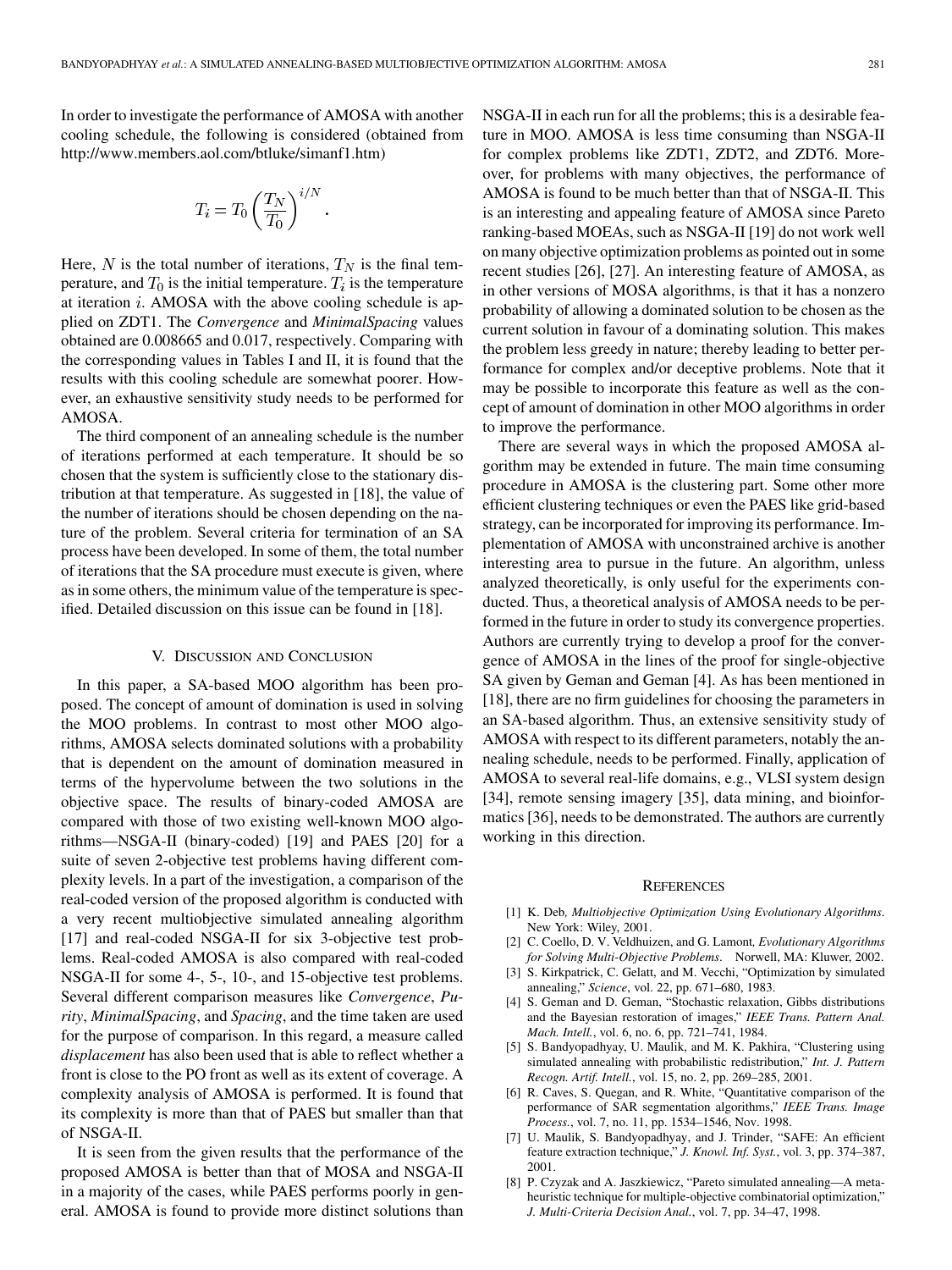- [9] M. Hapke, A. Jaszkiewicz, and R. Slowinski, "Pareto simulated annealing for fuzzy multi-objective combinatorial optimization," *J. Heuristics*, vol. 6, no. 3, pp. 329–345, 2000.
- [10] A. Suppapitnarm, K. A. Seffen, G. T. Parks, and P. Clarkson, "A simulated annealing algorithm for multiobjective optimization," *Eng. Opt.*, vol. 33, pp. 59–85, 2000.
- [11] D. K. Nam and C. Park, "Multiobjective simulated annealing: A comparative study to evolutionary algorithms," *Int. J. Fuzzy Syst.*, vol. 2, no. 2, pp. 87–97, 2000.
- [12] E. L. Ulungu, J. Teghaem, P. Fortemps, and D. Tuyttens, "MOSA method: A tool for solving multiobjective combinatorial decision problems," *J. Multi-Criteri Decision Anal.*, vol. 8, pp. 221–236, 1999.
- [13] D. Tuyttens, J. Teghem, and N. El-Sherbeny, "A particular multiobjective vehicle routing problem solved by simulated annealing," *Metaheuristics for Multiobjective Optimization*, vol. 535, pp. 133–152, 2003.
- [14] I. Das and J. Dennis, "A closer look at drawbacks of minimizing weighted sums of objectives for pareto set generation in multicriteria optimization problems," *Structural Opt.*, vol. 14, no. 1, pp. 163–69, 1997.
- [15] A. Jaszkiewicz, "Comparison of local search-based metaheuristics on the multiple objective knapsack problem," *Foundations of Comput. Decision Sci.*, vol. 26, no. 1, pp. 99–120, 2001.
- [16] B. Suman, "Study of self-stopping PDMOSA and performance measure in multiobjective optimization," *Comput. Chem. Eng.*, vol. 29, no. 5, pp. 1131–1147, Apr. 15, 2005.
- [17] K. Smith, R. Everson, and J. Fieldsend, "Dominance measures for multi-objective simulated annealing," in *Proc. 2004 IEEE Congr. Evol. Comput.*, 2004, pp. 23–30.
- [18] B. Suman and P. Kumar, "A survey of simulated annealing as a tool for single and multiobjective optimization," *J. Oper. Res. Soc.*, vol. 57, no. 10, pp. 1143–1160, 2006.
- [19] K. Deb, A. Pratap, S. Agarwal, and T. Meyarivan, "A fast and elitist multiobjective genetic algorithm: NSGA-II," *IEEE Trans. Evol. Comput.*, vol. 6, no. 2, pp. 182–197, Apr. 2002.
- [20] J. D. Knowles and D. W. Corne, "Approxmating the nondominated front using the Pareto archived evolution strategy," *Evol. Comput.*, vol. 8, no. 2, pp. 149–172, 2000.
- [21] S. Bandyopadhyay, S. K. Pal, and B. Aruna, "Multi-objective GAs, quantitative indices and pattern classification," *IEEE Trans. Syst., Man, Cybern.—B*, vol. 34, no. 5, pp. 2088–2099, Oct. 2004.
- [22] H. Ishibuchi and T. Murata, "A multi-objective genetic local search algorithm and its application to flowshop scheduling," *IEEE Trans. Systems, Man, Cybern.—Part C: Applications and Reviews*, vol. 28, no. 3, pp. 392–403, Aug. 1998.
- [23] J. R. Schott, "Fault tolerant design using single and multi-criteria genetic algorithms," Ph.D. dissertation, Massachusetts Inst. Technol., Cambridge, MA, 1995.
- [24] H. Ishibuchi, T. Yoshida, and T. Murata, "Balance between genetic search and local search in memetic algorithms for multiobjective permutation flowshop scheduling," *IEEE Trans. Evol. Comput.*, vol. 6, no. 6, pp. 721–741, 1984.
- [25] E. Zitzler and L. Thiele, An evolutionary algorithm for multiobjective optimization: The strength Pareto approach Zurich, Switzerland, Tech. Rep. 43, 1998, Gloriastrasse 35, CH-8092.
- [26] E. J. Hughes, "Evolutionary many-objective optimization: Many once or one many?," in *Proc. Congr. Evol. Comput.*, Edinburgh, Scotland, U.K., Sep. 2–5, 2005, pp. 222–227.
- [27] H. Ishibuchi, T. Doi, and Y. Nojima, "Incorporation of scalarizing fitness functions into evolutionary multiobjective optimization algorithms," in *Parallel Problem Solving From Nature IX (PPSN-IX)*, Sep. 2006, vol. 4193, pp. 493–502.
- [28] J. Fieldsend, R. Everson, and S. Singh, "Using unconstrained elite archives for multi-objective optimization," *IEEE Trans. Evol. Comput.*, vol. 7, no. 3, pp. 305–323, Jun. 2003.
- [29] A. K. Jain and R. C. Dubes*, Algorithms for Clustering Data*. Englewood Cliffs, NJ: Prentice-Hall, 1988.
- [30] G. Toussaint, "Pattern recognition and geometrical complexity," in *Proc. 5th Int. Conf. Pattern Recogn.*, Miami Beach, FL, Dec. 1980, pp. 1324–1347.
- [31] K. Deb, "Multi-objective genetic algorithms: Problem difficulties and construction of test problems," *Evol. Comput.*, vol. 7, no. 3, pp. 205–230, 1999.
- [32] [Online]. Available: http://www.dcs.ex.ac.uk/people/kismith/mosa/results/tec/.
- [33] E. Zitzler, K. Deb, and L. Thiele, "Comparison of multiobjective evolutionary algorithms: Empirical results," *Evol. Comput.*, vol. 8, no. 2, pp. 173–195, 2000.
- [34] S. Saha, S. Sur-Kolay, S. Bandyopadhyay, and P. Dasgupta, "Multiobjective genetic algorithm for k-way equipartitioning of a point set with application to CAD-VLSI," in *Proc. 9th Int. Conf. Inf. Technol.*, Dec. 2006, pp. 281–284.
- [35] S. Bandyopadhyay, U. Maulik, and A. Mukhopadhyay, "Multiobjective genetic clustering for pixel classification in remote sensing imagery," *IEEE Trans. Geosci. Remote Sensing*, vol. 45, no. 5, pp. 1506–1511 , May 2007.
- [36] A. Mukhopadhyay, U. Maulik, and S. Bandyopadhyay, "Efficient twostage fuzzy clustering of microarray gene expression data," in *Proc. 9th Int. Conf. Inf. Technol.*, Dec. 2006, pp. 11–14.



**Sanghamitra Bandyopadhyay** (SM'05) received the B.S. degrees in physics and computer science and the M.S. degree in computer science from the Indian Institute of Technology (IIT), Kharagpur, in 1988, 1991, and 1993, respectively, and the Ph.D. degree in computer science from the Indian Statistical Institute, Calcutta, in 1998.

Currently, she is an Associate Professor with the Indian Statistical Institute, Kolkata. She has worked with Los Alamos National Laboratory, Los Alamos, NM, in 1997, the University of New South Wales,

Sydney, Australia, in 1999, the Department of Computer Science and Engineering, University of Texas at Arlington, in 2001, the University of Maryland, Baltimore, in 2004, the Fraunhofer Institute AiS, St. Augustin, Germany, in 2005, and Tsinghua University, China, in 2006. She has delivered lectures at Imperial College, London, U.K., Monash University, Australia, the University of Aizu, Japan, the University of Nice, France, the University Kebangsaan Malaysia, Kuala Lumpur, Malaysia, and also made academic visits to many more Institutes/Universities around the world. She is a coauthor of three books and more than 100 research publications. Her research interests include pattern recognition, data mining, evolutionary and soft computation, bioinformatics, and parallel and distributed systems.

Dr. Bandyopadhyay was the first recipient of the Dr. Shanker Dayal Sharma Gold Medal and the Institute Silver Medal for being adjudged the best all round postgraduate performer at IIT, Kharagpur, in 1994. She received the Indian National Science Academy (INSA) and the Indian Science Congress Association (ISCA) Young Scientist Awards in 2000, as well as the Indian National Academy of Engineering (INAE) Young Engineers' Award in 2002. She has guest edited several journal special issues including IEEE TRANSACTIONS ON SYSTEMS, MAN AND CYBERNETICS, PART—B. She has been the Program Chair, Tutorial Chair, Associate Track Chair, and a member of the program committee of many international conferences.



**Sriparna Saha** (S'07) received the B.Tech. degree in computer science and engineering from Kalyani Government Engineering College, University of Kalyani, India, in 2003 and the M.Tech. degree in computer science from the Indian Statistical Institute, Kolkata, in 2005. She is currently working towards the Ph.D. degree at the Indian Statistical Institute.

She is a coauthor of 14 papers. Her research interests include multiobjective optimization, pattern recognition, evolutionary algorithms, and data

mining.

Ms. Saha is the recipient of the Lt Rashi Roy Memorial Gold Medal from the Indian Statistical Institute for outstanding performance in M.Tech. (Computer Science).